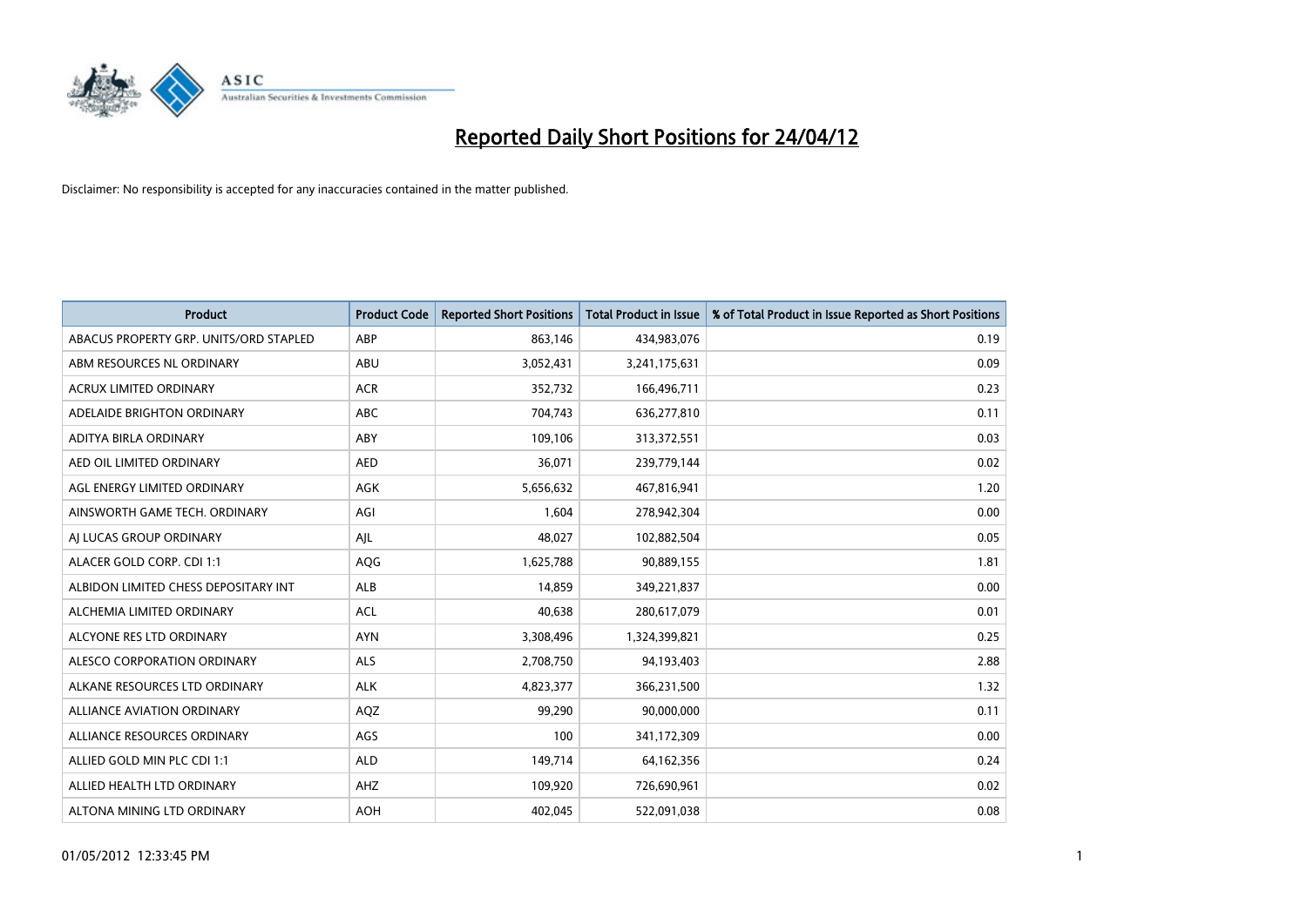

| <b>Product</b>                          | <b>Product Code</b> | <b>Reported Short Positions</b> | <b>Total Product in Issue</b> | % of Total Product in Issue Reported as Short Positions |
|-----------------------------------------|---------------------|---------------------------------|-------------------------------|---------------------------------------------------------|
| ALUMINA LIMITED ORDINARY                | <b>AWC</b>          | 87,265,087                      | 2,440,196,187                 | 3.55                                                    |
| AMALGAMATED HOLDINGS ORDINARY           | AHD                 | 3,659                           | 157,596,140                   | 0.00                                                    |
| AMCOM TELECOMM, ORDINARY                | AMM                 | 5,000                           | 241,491,904                   | 0.00                                                    |
| AMCOR LIMITED ORDINARY                  | AMC                 | 6,810,409                       | 1,206,684,923                 | 0.55                                                    |
| AMP LIMITED ORDINARY                    | AMP                 | 3,929,922                       | 2,894,931,180                 | 0.13                                                    |
| AMPELLA MINING ORDINARY                 | <b>AMX</b>          | 2,626,364                       | 240,600,493                   | 1.09                                                    |
| ANSELL LIMITED ORDINARY                 | <b>ANN</b>          | 3,072,372                       | 130,656,668                   | 2.35                                                    |
| ANTARES ENERGY LTD ORDINARY             | AZZ                 | 193,255                         | 260,000,000                   | 0.07                                                    |
| ANZ BANKING GRP LTD ORDINARY            | ANZ                 | 13,045,594                      | 2,679,519,517                 | 0.45                                                    |
| APA GROUP STAPLED SECURITIES            | <b>APA</b>          | 20,251,047                      | 644,485,583                   | 3.15                                                    |
| APN NEWS & MEDIA ORDINARY               | <b>APN</b>          | 25,428,971                      | 649,010,756                   | 3.91                                                    |
| AQUARIUS PLATINUM. ORDINARY             | AQP                 | 11,023,245                      | 470,312,578                   | 2.33                                                    |
| AQUILA RESOURCES ORDINARY               | <b>AQA</b>          | 4,788,747                       | 411,804,442                   | 1.17                                                    |
| ARAFURA RESOURCE LTD ORDINARY           | ARU                 | 10,096,171                      | 396,004,144                   | 2.55                                                    |
| ARB CORPORATION ORDINARY                | <b>ARP</b>          | 41,937                          | 72,481,302                    | 0.05                                                    |
| ARDENT LEISURE GROUP STAPLED SECURITIES | AAD                 | 179,735                         | 334,209,401                   | 0.06                                                    |
| ARISTOCRAT LEISURE ORDINARY             | ALL                 | 17,809,045                      | 550,502,889                   | 3.25                                                    |
| ASCIANO LIMITED ORDINARY                | <b>AIO</b>          | 5,423,451                       | 975,385,664                   | 0.55                                                    |
| ASG GROUP LIMITED ORDINARY              | ASZ                 | 90,113                          | 172,142,079                   | 0.05                                                    |
| ASPEN GROUP ORD/UNITS STAPLED           | APZ                 | 404,925                         | 596,206,393                   | 0.06                                                    |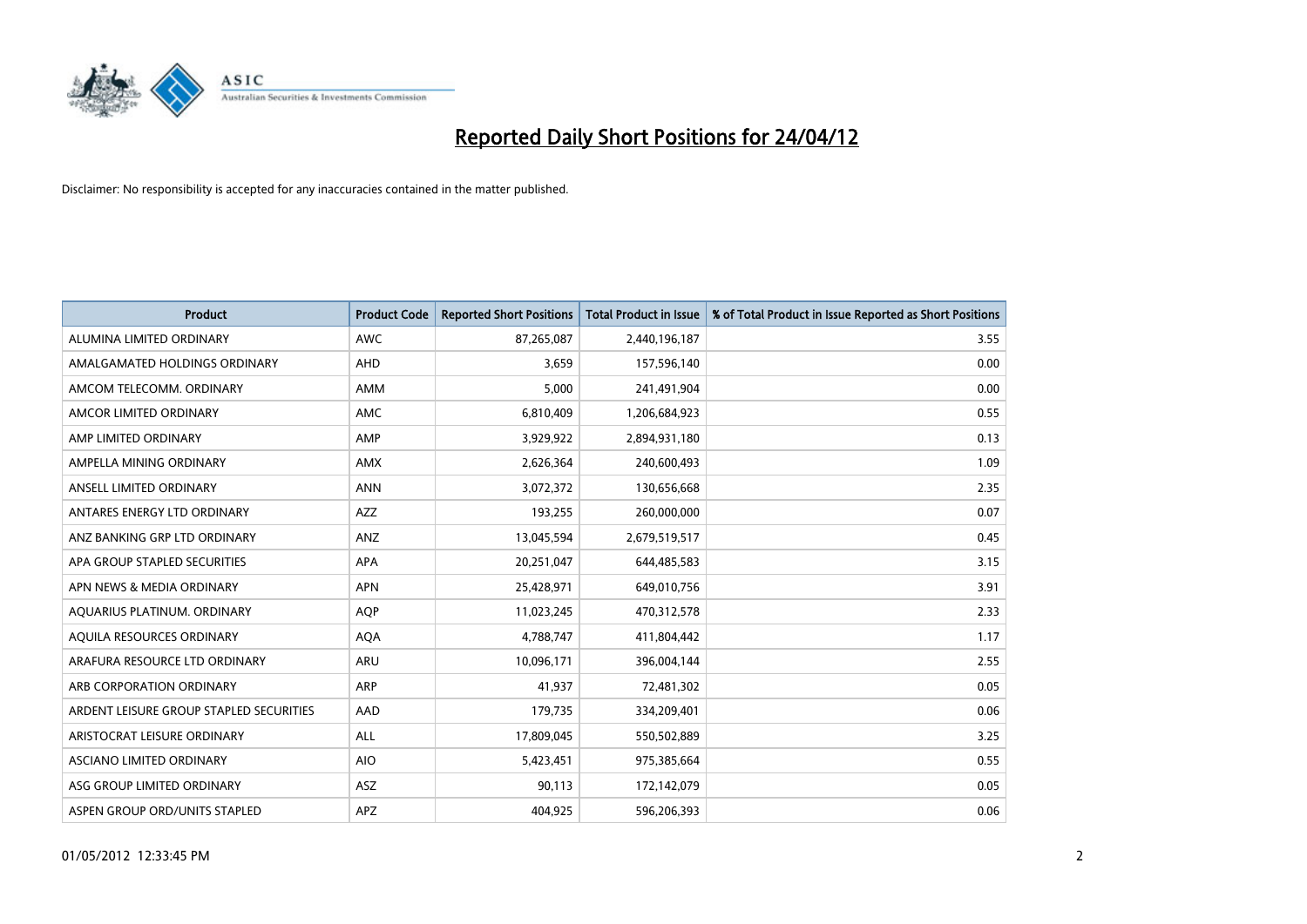

| <b>Product</b>                          | <b>Product Code</b> | <b>Reported Short Positions</b> | <b>Total Product in Issue</b> | % of Total Product in Issue Reported as Short Positions |
|-----------------------------------------|---------------------|---------------------------------|-------------------------------|---------------------------------------------------------|
| ASPIRE MINING LTD ORDINARY              | AKM                 | 414,474                         | 620,594,556                   | 0.06                                                    |
| ASTON RES LTD ORDINARY                  | <b>AZT</b>          | 644,752                         | 205,762,509                   | 0.30                                                    |
| ASTRO JAP PROP GROUP STAPLED SECURITIES | AJA                 | 36,638                          | 58,445,002                    | 0.05                                                    |
| ASX LIMITED ORDINARY                    | ASX                 | 3,546,477                       | 175,136,729                   | 2.03                                                    |
| ATLAS IRON LIMITED ORDINARY             | <b>AGO</b>          | 15,334,066                      | 895,374,560                   | 1.68                                                    |
| AUCKLAND INTERNATION ORDINARY           | AIA                 | 373,178                         | 1,327,230,189                 | 0.03                                                    |
| AURORA OIL & GAS ORDINARY               | <b>AUT</b>          | 5,237,867                       | 411,655,343                   | 1.28                                                    |
| AUSDRILL LIMITED ORDINARY               | ASL                 | 810,452                         | 303,821,487                   | 0.26                                                    |
| AUSENCO LIMITED ORDINARY                | AAX                 | 394,254                         | 123,872,665                   | 0.31                                                    |
| AUSGOLD LIMITED ORDINARY                | <b>AUC</b>          | 50,000                          | 125,223,571                   | 0.04                                                    |
| AUSTAL LIMITED ORDINARY                 | ASB                 | 260,361                         | 188,193,007                   | 0.13                                                    |
| <b>AUSTAR UNITED ORDINARY</b>           | <b>AUN</b>          | 2,187,252                       | 1,271,505,737                 | 0.17                                                    |
| AUSTIN ENGINEERING ORDINARY             | ANG                 | 20,021                          | 72,314,403                    | 0.02                                                    |
| AUSTRALAND PROPERTY STAPLED SECURITY    | <b>ALZ</b>          | 430,206                         | 576,846,597                   | 0.06                                                    |
| AUSTRALIAN AGRICULT. ORDINARY           | AAC                 | 736,835                         | 312,905,085                   | 0.22                                                    |
| AUSTRALIAN INFRASTR, UNITS/ORDINARY     | <b>AIX</b>          | 10,655,779                      | 620,733,944                   | 1.71                                                    |
| AUSTRALIAN PHARM, ORDINARY              | API                 | 64,952                          | 488,115,883                   | 0.01                                                    |
| AUTOMOTIVE HOLDINGS ORDINARY            | AHE                 | 6,127                           | 260,579,682                   | 0.00                                                    |
| AVIENNINGS LIMITED ORDINARY             | <b>AVI</b>          | 225,001                         | 274,588,694                   | 0.08                                                    |
| AWE LIMITED ORDINARY                    | <b>AWE</b>          | 2,085,888                       | 521,871,941                   | 0.41                                                    |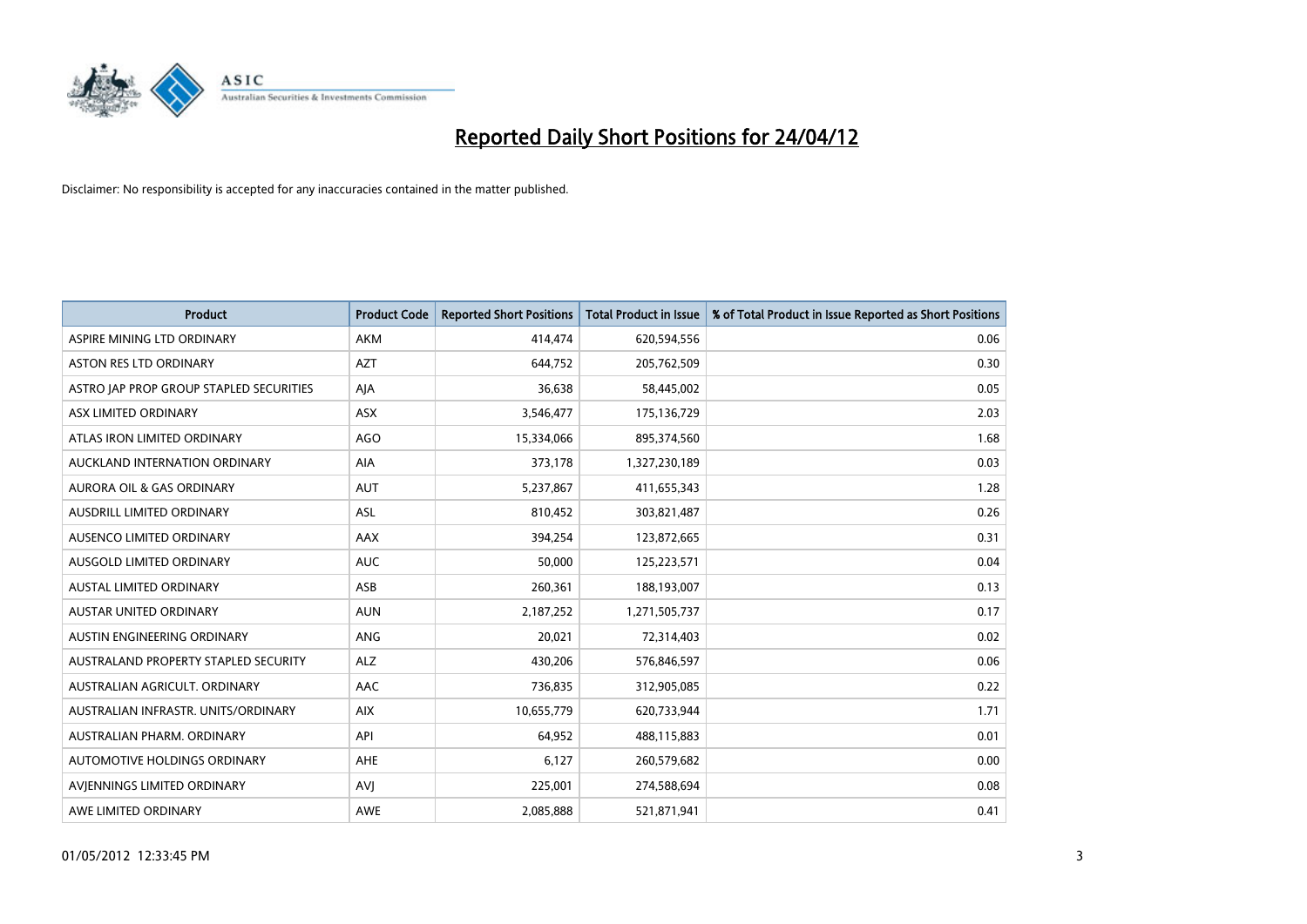

| <b>Product</b>                       | <b>Product Code</b> | <b>Reported Short Positions</b> | <b>Total Product in Issue</b> | % of Total Product in Issue Reported as Short Positions |
|--------------------------------------|---------------------|---------------------------------|-------------------------------|---------------------------------------------------------|
| AZIMUTH RES LTD ORDINARY             | <b>AZH</b>          | 270,561                         | 398,400,724                   | 0.06                                                    |
| AZUMAH RESOURCES ORDINARY            | AZM                 | 2,437,986                       | 333,614,095                   | 0.73                                                    |
| <b>BANDANNA ENERGY ORDINARY</b>      | <b>BND</b>          | 3,576,425                       | 528,481,199                   | 0.67                                                    |
| BANK OF QUEENSLAND. ORDINARY         | <b>BOQ</b>          | 10,151,030                      | 277,288,396                   | 3.67                                                    |
| <b>BANNERMAN RESOURCES ORDINARY</b>  | <b>BMN</b>          | 10,000                          | 299,538,975                   | 0.00                                                    |
| <b>BASE RES LIMITED ORDINARY</b>     | <b>BSE</b>          | 926,679                         | 460,440,029                   | 0.21                                                    |
| <b>BATHURST RESOURCES ORDINARY</b>   | <b>BTU</b>          | 28,517,301                      | 695,447,997                   | 4.10                                                    |
| <b>BC IRON LIMITED ORDINARY</b>      | <b>BCI</b>          | 271,930                         | 103,861,000                   | 0.26                                                    |
| BEACH ENERGY LIMITED ORDINARY        | <b>BPT</b>          | 36,882,484                      | 1,199,253,779                 | 3.08                                                    |
| BEADELL RESOURCE LTD ORDINARY        | <b>BDR</b>          | 8,774,339                       | 716,004,752                   | 1.24                                                    |
| BENDIGO AND ADELAIDE ORDINARY        | <b>BEN</b>          | 3,552,474                       | 396,432,327                   | 0.88                                                    |
| BERKELEY RESOURCES ORDINARY          | <b>BKY</b>          | 359,026                         | 174,298,273                   | 0.21                                                    |
| BETASHARES ASX RES ETF UNITS         | <b>ORE</b>          | 78,700                          | 4,220,217                     | 1.86                                                    |
| <b>BHP BILLITON LIMITED ORDINARY</b> | <b>BHP</b>          | 15,460,398                      | 3,211,691,105                 | 0.43                                                    |
| <b>BILLABONG ORDINARY</b>            | <b>BBG</b>          | 22,319,106                      | 257,888,239                   | 8.63                                                    |
| <b>BIOTA HOLDINGS ORDINARY</b>       | <b>BTA</b>          | 380,064                         | 181,853,957                   | 0.20                                                    |
| BLUESCOPE STEEL LTD ORDINARY         | <b>BSL</b>          | 39,197,939                      | 3,349,185,247                 | 1.16                                                    |
| <b>BOART LONGYEAR ORDINARY</b>       | <b>BLY</b>          | 4,706,351                       | 461,163,412                   | 1.01                                                    |
| <b>BOOM LOGISTICS ORDINARY</b>       | <b>BOL</b>          | 626                             | 468,663,585                   | 0.00                                                    |
| BORAL LIMITED. ORDINARY              | <b>BLD</b>          | 33,464,018                      | 758,572,140                   | 4.39                                                    |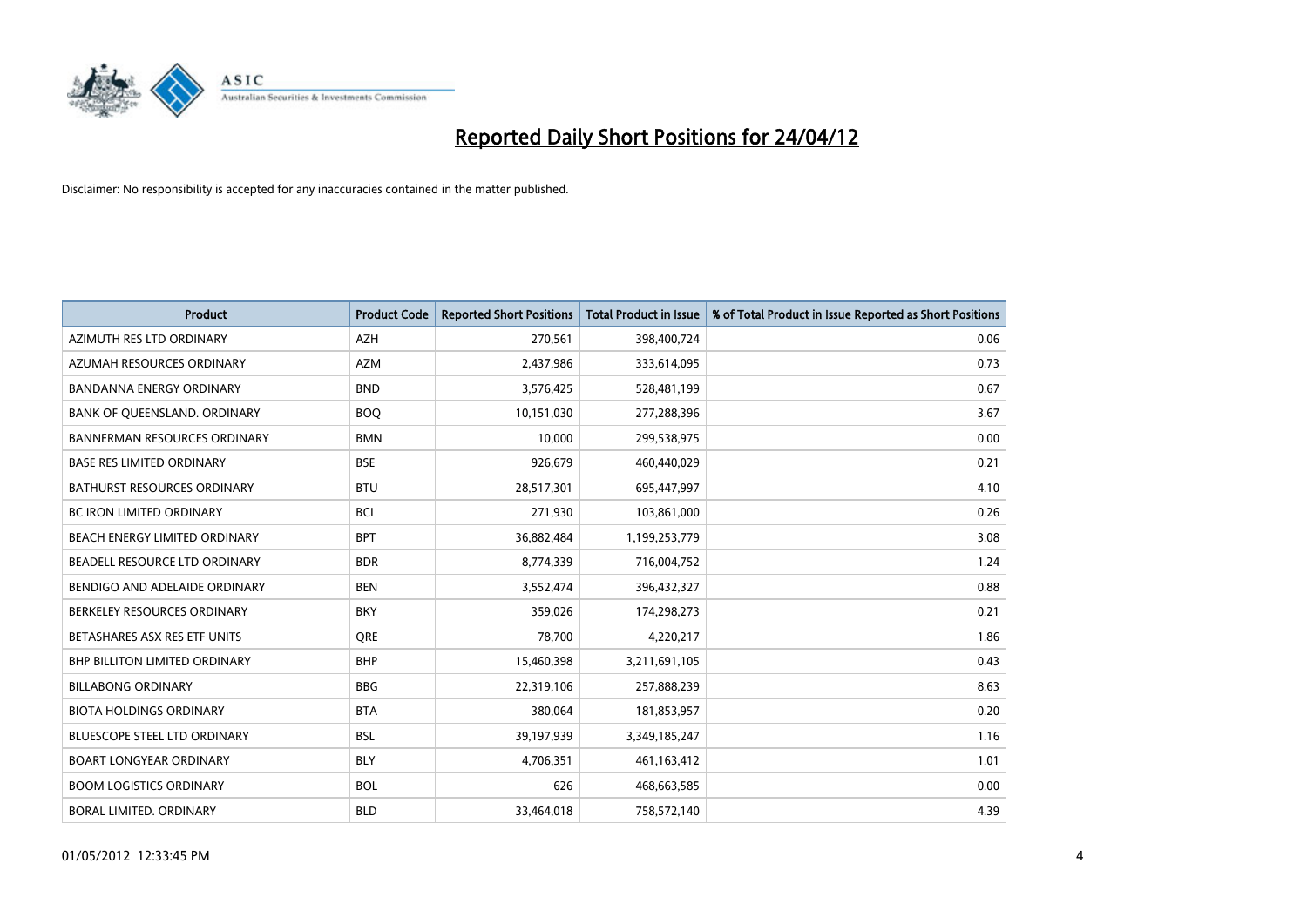

| Product                                 | <b>Product Code</b> | <b>Reported Short Positions</b> | <b>Total Product in Issue</b> | % of Total Product in Issue Reported as Short Positions |
|-----------------------------------------|---------------------|---------------------------------|-------------------------------|---------------------------------------------------------|
| BRADKEN LIMITED ORDINARY                | <b>BKN</b>          | 6,986,200                       | 168,629,376                   | 4.11                                                    |
| <b>BRAMBLES LIMITED ORDINARY</b>        | <b>BXB</b>          | 9,618,201                       | 1,480,960,359                 | 0.63                                                    |
| BREVILLE GROUP LTD ORDINARY             | <b>BRG</b>          | 29,805                          | 130,095,322                   | 0.02                                                    |
| <b>BRICKWORKS LIMITED ORDINARY</b>      | <b>BKW</b>          | 24,144                          | 147,567,333                   | 0.02                                                    |
| <b>BROCKMAN RESOURCES ORDINARY</b>      | <b>BRM</b>          | 15,254                          | 145,053,151                   | 0.01                                                    |
| BT INVESTMENT MNGMNT ORDINARY           | <b>BTT</b>          | 1,284                           | 267,906,977                   | 0.00                                                    |
| <b>BURU ENERGY ORDINARY</b>             | <b>BRU</b>          | 8,598,530                       | 234,219,477                   | 3.68                                                    |
| <b>BWP TRUST ORDINARY UNITS</b>         | <b>BWP</b>          | 445,954                         | 525,255,093                   | 0.08                                                    |
| CABCHARGE AUSTRALIA ORDINARY            | CAB                 | 345,857                         | 120,437,014                   | 0.28                                                    |
| CALTEX AUSTRALIA ORDINARY               | <b>CTX</b>          | 7,176,986                       | 270,000,000                   | 2.65                                                    |
| CAMPBELL BROTHERS ORDINARY              | <b>CPB</b>          | 1,679,233                       | 67,503,411                    | 2.50                                                    |
| CAPE LAMBERT RES LTD ORDINARY           | <b>CFE</b>          | 135,770                         | 689,108,792                   | 0.01                                                    |
| CARABELLA RES LTD ORDINARY              | <b>CLR</b>          | 74,021                          | 133,642,797                   | 0.06                                                    |
| <b>CARBON ENERGY ORDINARY</b>           | <b>CNX</b>          | 77,039                          | 772,293,626                   | 0.01                                                    |
| <b>CARDNO LIMITED ORDINARY</b>          | CDD                 | 30,933                          | 138,094,885                   | 0.01                                                    |
| CARNARVON PETROLEUM ORDINARY            | <b>CVN</b>          | 282,258                         | 694,644,634                   | 0.04                                                    |
| CARSALES.COM LTD ORDINARY               | <b>CRZ</b>          | 26,889,804                      | 233,684,223                   | 11.50                                                   |
| CASH CONVERTERS ORDINARY                | CCV                 | 41,599                          | 379,761,025                   | 0.01                                                    |
| CENTRO RETAIL AUST ORD/UNIT STAPLED SEC | <b>CRF</b>          | 17,132,108                      | 1,340,723,189                 | 1.27                                                    |
| CERAMIC FUEL CELLS ORDINARY             | <b>CFU</b>          | 150,637                         | 1,366,298,863                 | 0.00                                                    |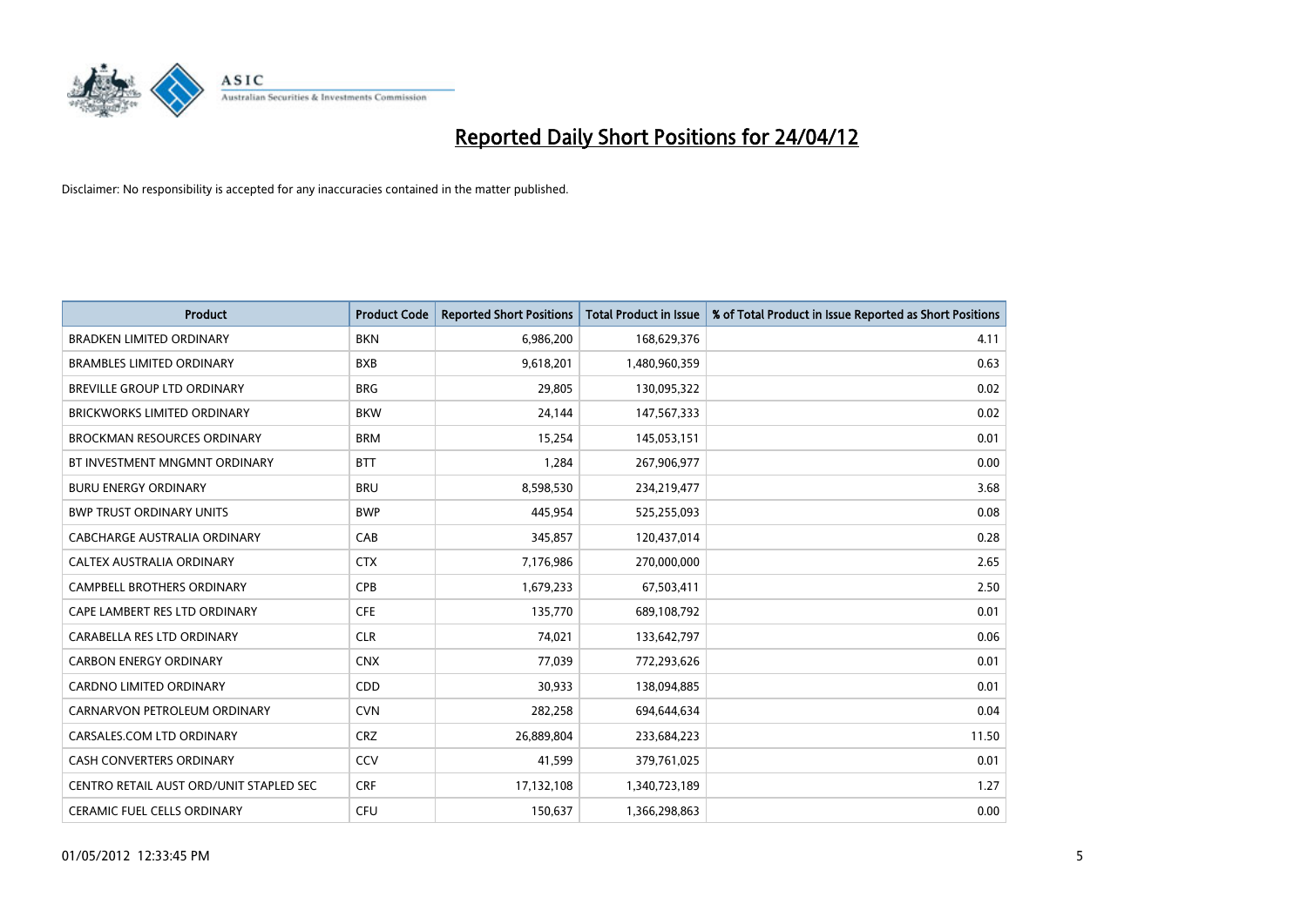

| <b>Product</b>                          | <b>Product Code</b> | <b>Reported Short Positions</b> | <b>Total Product in Issue</b> | % of Total Product in Issue Reported as Short Positions |
|-----------------------------------------|---------------------|---------------------------------|-------------------------------|---------------------------------------------------------|
| <b>CFS RETAIL PROPERTY UNITS</b>        | <b>CFX</b>          | 59,046,662                      | 2,839,591,911                 | 2.07                                                    |
| <b>CGA MINING LIMITED ORDINARY</b>      | CGX                 | 155,100                         | 337,725,726                   | 0.05                                                    |
| CHALLENGER DIV.PRO. STAPLED UNITS       | <b>CDI</b>          | 139,934                         | 883,903,667                   | 0.01                                                    |
| CHALLENGER INFRAST. STAPLED UNITS       | <b>CIF</b>          | 132,295                         | 316,223,785                   | 0.05                                                    |
| <b>CHALLENGER LIMITED ORDINARY</b>      | <b>CGF</b>          | 3,995,543                       | 546,855,644                   | 0.72                                                    |
| CHARTER HALL GROUP STAPLED US PROHIBIT. | CHC                 | 191,301                         | 308,610,130                   | 0.06                                                    |
| <b>CHARTER HALL OFFICE UNIT</b>         | CQ <sub>O</sub>     | 179,448                         | 493,319,730                   | 0.03                                                    |
| <b>CHARTER HALL RETAIL UNITS</b>        | <b>COR</b>          | 875,753                         | 299,628,571                   | 0.29                                                    |
| <b>CHORUS LIMITED ORDINARY</b>          | <b>CNU</b>          | 1,044,174                       | 385,082,123                   | 0.28                                                    |
| CITIGOLD CORP LTD ORDINARY              | <b>CTO</b>          | 1,355,317                       | 1,105,078,301                 | 0.12                                                    |
| <b>CLOUGH LIMITED ORDINARY</b>          | <b>CLO</b>          | 54,252                          | 773,313,572                   | 0.00                                                    |
| <b>CNPR GRP UNITS/ORD STAPLED</b>       | <b>CNP</b>          | 2,537                           | 972,414,514                   | 0.00                                                    |
| COAL OF AFRICA LTD ORDINARY             | <b>CZA</b>          | 1,251,052                       | 662,484,573                   | 0.19                                                    |
| <b>COALSPUR MINES LTD ORDINARY</b>      | <b>CPL</b>          | 8,979,808                       | 620,729,899                   | 1.43                                                    |
| <b>COALWORKS LIMITED ORDINARY</b>       | <b>CWK</b>          | 82,867                          | 171,618,964                   | 0.05                                                    |
| <b>COBAR CONSOLIDATED ORDINARY</b>      | CCU                 | 262,926                         | 208,893,687                   | 0.12                                                    |
| COCA-COLA AMATIL ORDINARY               | <b>CCL</b>          | 10,826,426                      | 761,319,007                   | 1.42                                                    |
| <b>COCHLEAR LIMITED ORDINARY</b>        | <b>COH</b>          | 5,647,572                       | 56,929,432                    | 9.92                                                    |
| COCKATOO COAL ORDINARY                  | <b>COK</b>          | 3,452,480                       | 1,016,746,908                 | 0.34                                                    |
| COFFEY INTERNATIONAL ORDINARY           | COF                 | 4,016                           | 239,260,027                   | 0.00                                                    |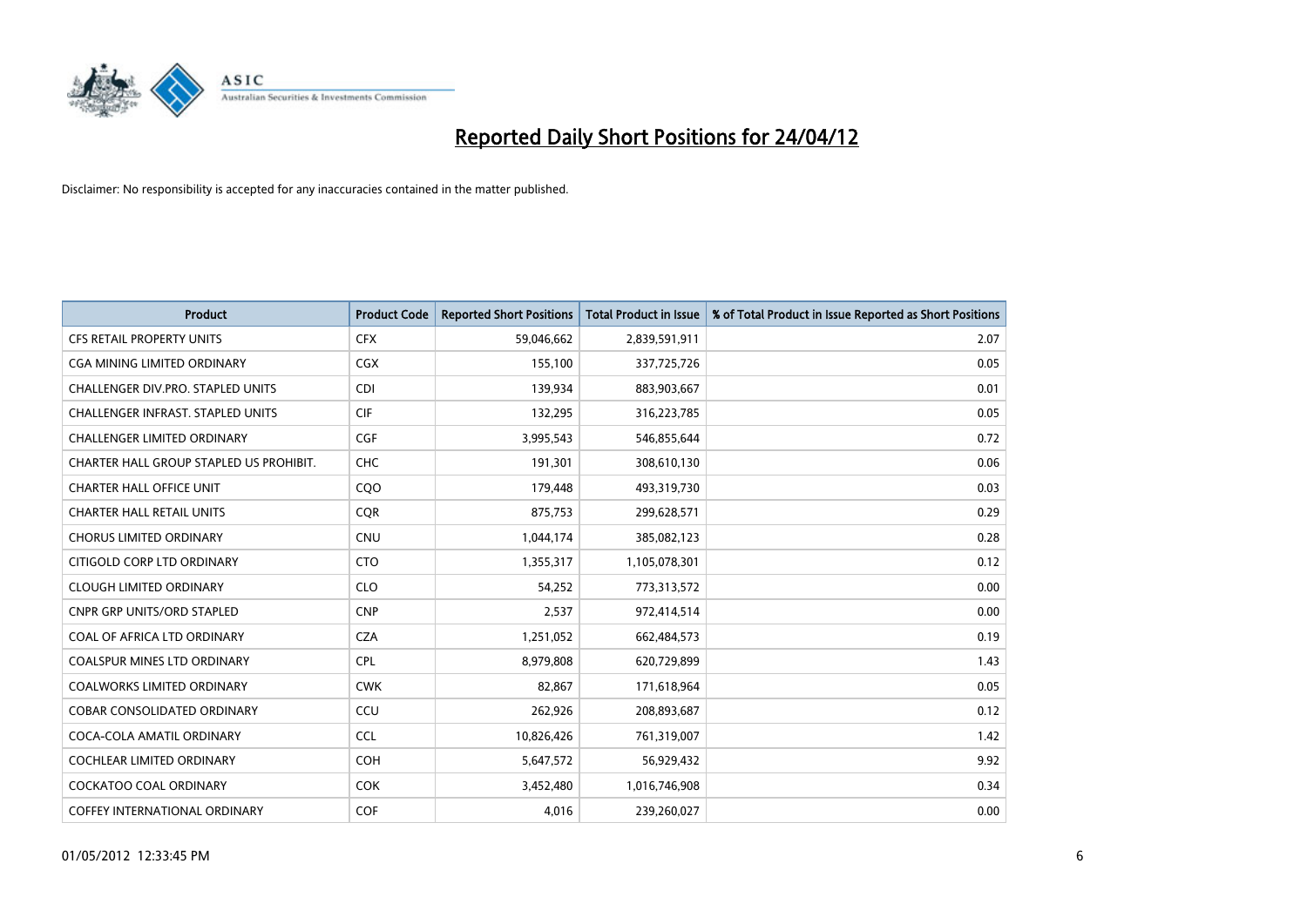

| <b>Product</b>                          | <b>Product Code</b> | <b>Reported Short Positions</b> | <b>Total Product in Issue</b> | % of Total Product in Issue Reported as Short Positions |
|-----------------------------------------|---------------------|---------------------------------|-------------------------------|---------------------------------------------------------|
| <b>COKAL LTD ORDINARY</b>               | <b>CKA</b>          | 95,452                          | 411,046,892                   | 0.02                                                    |
| COLLINS FOODS LTD ORDINARY              | <b>CKF</b>          | 23,670                          | 93,000,003                    | 0.03                                                    |
| COMMONWEALTH BANK, ORDINARY             | <b>CBA</b>          | 28,108,425                      | 1,592,154,780                 | 1.72                                                    |
| COMMONWEALTH PROP ORDINARY UNITS        | <b>CPA</b>          | 29,935,289                      | 2,389,601,065                 | 1.26                                                    |
| <b>COMPASS RESOURCES ORDINARY</b>       | <b>CMR</b>          | 55,528                          | 1,403,744,100                 | 0.00                                                    |
| <b>COMPUTERSHARE LTD ORDINARY</b>       | <b>CPU</b>          | 8,702,283                       | 555,664,059                   | 1.57                                                    |
| CONSOLIDATED MEDIA, ORDINARY            | <b>CMI</b>          | 1,419,632                       | 561,834,996                   | 0.25                                                    |
| CONTINENTAL COAL LTD ORDINARY           | <b>CCC</b>          | 232,627                         | 421,018,421                   | 0.06                                                    |
| <b>COOPER ENERGY LTD ORDINARY</b>       | <b>COE</b>          | 354,638                         | 292,791,528                   | 0.12                                                    |
| <b>CREDIT CORP GROUP ORDINARY</b>       | <b>CCP</b>          | 4,756                           | 45,571,114                    | 0.01                                                    |
| <b>CROMWELL PROP STAPLED SECURITIES</b> | <b>CMW</b>          | 96,614                          | 1,168,086,516                 | 0.01                                                    |
| <b>CROWN LIMITED ORDINARY</b>           | <b>CWN</b>          | 3,220,176                       | 728,394,185                   | 0.45                                                    |
| <b>CSG LIMITED ORDINARY</b>             | CSV                 | 746,581                         | 282,567,499                   | 0.26                                                    |
| <b>CSL LIMITED ORDINARY</b>             | <b>CSL</b>          | 7,942,170                       | 514,490,422                   | 1.54                                                    |
| <b>CSR LIMITED ORDINARY</b>             | <b>CSR</b>          | 29,908,957                      | 506,000,315                   | 5.88                                                    |
| <b>CUDECO LIMITED ORDINARY</b>          | CDU                 | 3,113,735                       | 190,709,873                   | 1.64                                                    |
| <b>CUE ENERGY RESOURCE ORDINARY</b>     | <b>CUE</b>          | 3,085,162                       | 698,119,720                   | 0.44                                                    |
| <b>CUSTOMERS LIMITED ORDINARY</b>       | <b>CUS</b>          | 11,936                          | 134,869,357                   | 0.01                                                    |
| DART ENERGY LTD ORDINARY                | <b>DTE</b>          | 16,092,327                      | 736,141,536                   | 2.20                                                    |
| DAVID JONES LIMITED ORDINARY            | <b>DJS</b>          | 43,921,514                      | 524,940,325                   | 8.38                                                    |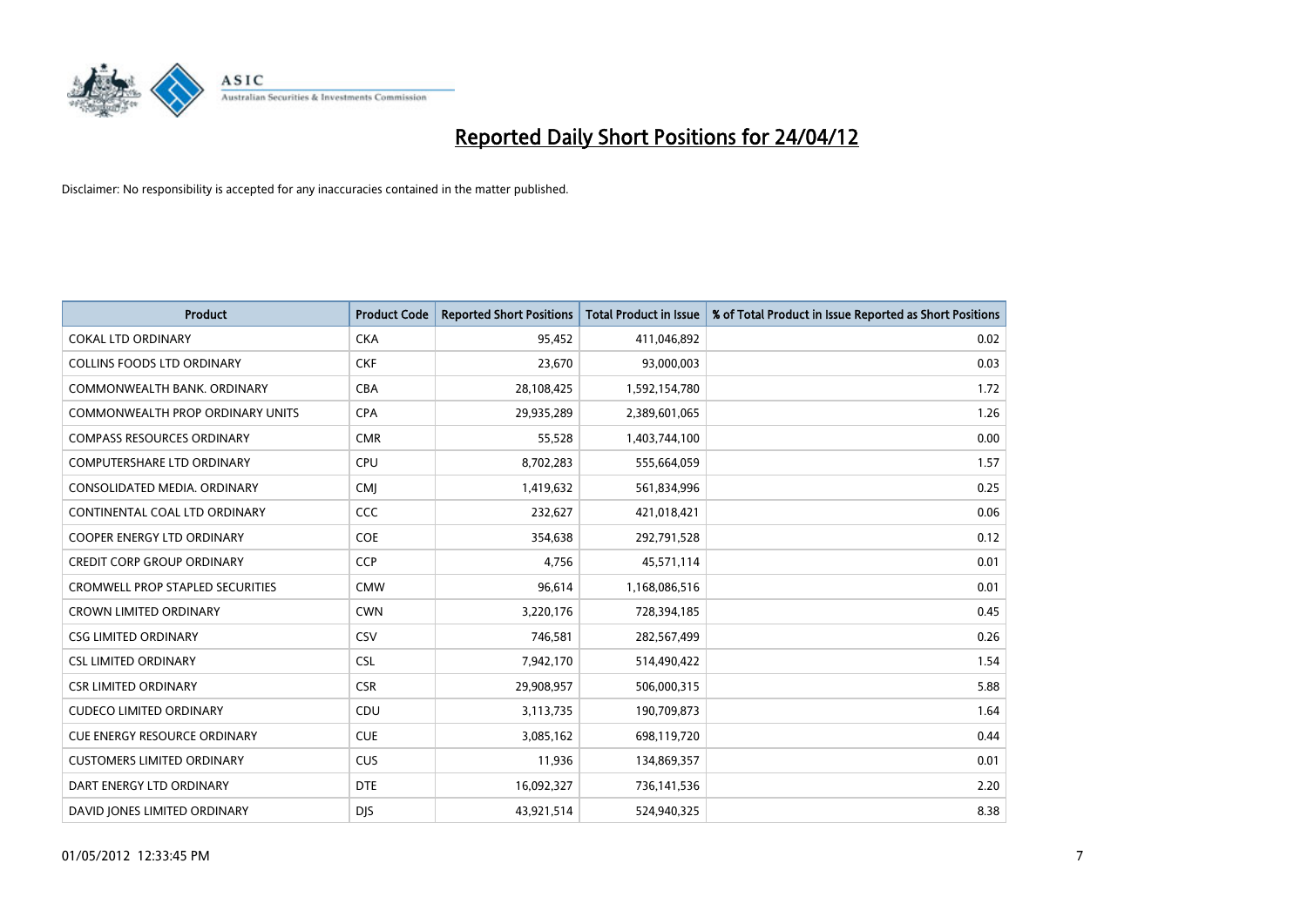

| <b>Product</b>                       | <b>Product Code</b> | <b>Reported Short Positions</b> | <b>Total Product in Issue</b> | % of Total Product in Issue Reported as Short Positions |
|--------------------------------------|---------------------|---------------------------------|-------------------------------|---------------------------------------------------------|
| DECMIL GROUP LIMITED ORDINARY        | <b>DCG</b>          | 678,943                         | 166,492,757                   | 0.41                                                    |
| DEEP YELLOW LIMITED ORDINARY         | <b>DYL</b>          | 582                             | 1,128,736,403                 | 0.00                                                    |
| DEXUS PROPERTY GROUP STAPLED UNITS   | <b>DXS</b>          | 18,588,693                      | 4,839,024,176                 | 0.37                                                    |
| DISCOVERY METALS LTD ORDINARY        | <b>DML</b>          | 9,811,775                       | 442,128,231                   | 2.23                                                    |
| DOMINO PIZZA ENTERPR ORDINARY        | <b>DMP</b>          | 528,882                         | 69,899,674                    | 0.76                                                    |
| DOWNER EDI LIMITED ORDINARY          | <b>DOW</b>          | 5,512,650                       | 429,100,296                   | 1.29                                                    |
| DRILLSEARCH ENERGY ORDINARY          | <b>DLS</b>          | 3,281,128                       | 337,449,196                   | 0.96                                                    |
| DUET GROUP STAPLED US PROHIBIT.      | <b>DUE</b>          | 13,175,803                      | 1,109,831,386                 | 1.20                                                    |
| DULUXGROUP LIMITED ORDINARY          | <b>DLX</b>          | 8,223,505                       | 367,456,259                   | 2.23                                                    |
| ECHO ENTERTAINMENT ORDINARY          | <b>EGP</b>          | 57,514,497                      | 688,019,737                   | 8.36                                                    |
| ELDERS LIMITED ORDINARY              | <b>ELD</b>          | 22,916,371                      | 448,598,480                   | 5.10                                                    |
| ELDORADO GOLD CORP CDI 1:1           | EAU                 | 44,634                          | 7,235,235                     | 0.62                                                    |
| ELEMENTAL MINERALS ORDINARY          | <b>ELM</b>          | 385,693                         | 243,614,280                   | 0.14                                                    |
| ELEMENTOS LIMITED ORDINARY           | <b>ELT</b>          | 16                              | 82,383,526                    | 0.00                                                    |
| <b>EMECO HOLDINGS ORDINARY</b>       | <b>EHL</b>          | 1,776,359                       | 631,237,586                   | 0.28                                                    |
| <b>ENDEAVOUR MIN CORP CDI 1:1</b>    | <b>EVR</b>          | 47,886                          | 119,047,006                   | 0.03                                                    |
| ENERGY RESOURCES ORDINARY 'A'        | ERA                 | 7,427,206                       | 517,725,062                   | 1.43                                                    |
| <b>ENERGY WORLD CORPOR. ORDINARY</b> | <b>EWC</b>          | 25,068,602                      | 1,734,166,672                 | 1.42                                                    |
| <b>ENVESTRA LIMITED ORDINARY</b>     | <b>ENV</b>          | 5,550,328                       | 1,547,890,032                 | 0.36                                                    |
| EQUATORIAL RES LTD ORDINARY          | EQX                 | 60,745                          | 115,148,553                   | 0.05                                                    |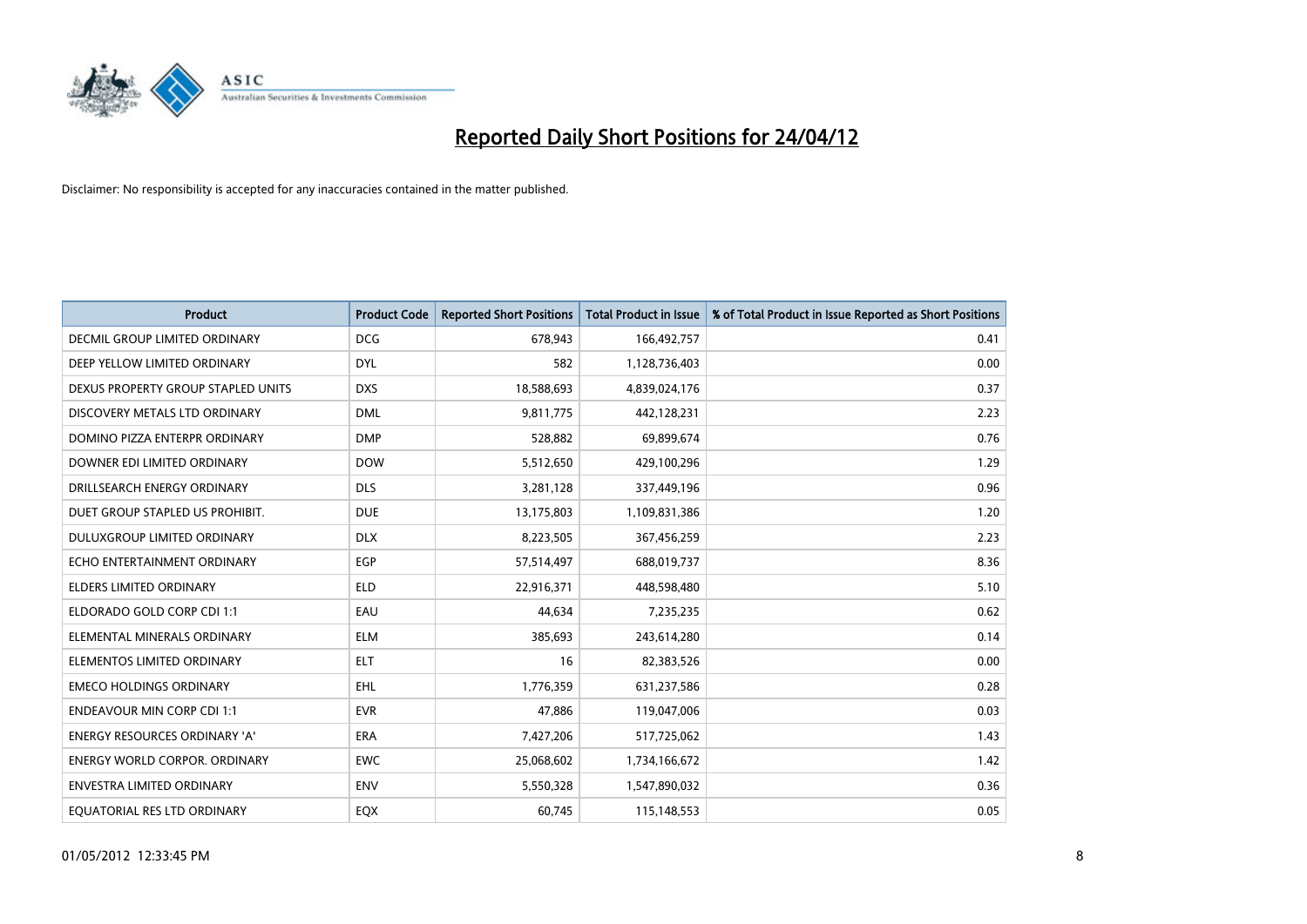

| <b>Product</b>                        | <b>Product Code</b> | <b>Reported Short Positions</b> | <b>Total Product in Issue</b> | % of Total Product in Issue Reported as Short Positions |
|---------------------------------------|---------------------|---------------------------------|-------------------------------|---------------------------------------------------------|
| <b>EUROZ LIMITED ORDINARY</b>         | EZL                 | 64,420                          | 143,623,248                   | 0.04                                                    |
| EVOLUTION MINING LTD ORDINARY         | <b>EVN</b>          | 2,703,961                       | 707,105,713                   | 0.38                                                    |
| EXCO RESOURCES LTD ORDINARY           | EXS                 | 50,060                          | 356,044,187                   | 0.01                                                    |
| FAIRFAX MEDIA LTD ORDINARY            | <b>FXI</b>          | 270,603,395                     | 2,351,955,725                 | 11.50                                                   |
| <b>FANTASTIC HOLDINGS ORDINARY</b>    | <b>FAN</b>          | 99,000                          | 102,739,538                   | 0.10                                                    |
| FAR LTD ORDINARY                      | FAR                 | 25,000,000                      | 2,430,080,157                 | 1.03                                                    |
| FISHER & PAYKEL H. ORDINARY           | <b>FPH</b>          | 7,000                           | 530,053,399                   | 0.00                                                    |
| FKP PROPERTY GROUP STAPLED SECURITIES | <b>FKP</b>          | 36,065,588                      | 1,211,033,858                 | 2.96                                                    |
| FLEETWOOD CORP ORDINARY               | <b>FWD</b>          | 13,648                          | 59,170,665                    | 0.02                                                    |
| FLETCHER BUILDING ORDINARY            | <b>FBU</b>          | 11,750,101                      | 682,866,936                   | 1.71                                                    |
| FLEXIGROUP LIMITED ORDINARY           | <b>FXL</b>          | 34,016                          | 279,911,147                   | 0.00                                                    |
| FLIGHT CENTRE ORDINARY                | <b>FLT</b>          | 10,242,621                      | 100,024,697                   | 10.22                                                   |
| FLINDERS MINES LTD ORDINARY           | <b>FMS</b>          | 106,378                         | 1,821,300,404                 | 0.01                                                    |
| <b>FOCUS MINERALS LTD ORDINARY</b>    | <b>FML</b>          | 569,545                         | 4,320,773,701                 | 0.01                                                    |
| <b>FORGE GROUP LIMITED ORDINARY</b>   | FGE                 | 184,968                         | 83,469,014                    | 0.22                                                    |
| FORTESCUE METALS GRP ORDINARY         | <b>FMG</b>          | 96,733,496                      | 3,113,798,659                 | 3.10                                                    |
| <b>G.U.D. HOLDINGS ORDINARY</b>       | GUD                 | 970,035                         | 70,803,455                    | 1.37                                                    |
| <b>GALAXY RESOURCES ORDINARY</b>      | GXY                 | 5,856,732                       | 323,327,000                   | 1.78                                                    |
| <b>GEODYNAMICS LIMITED ORDINARY</b>   | GDY                 | 8,262                           | 406,452,608                   | 0.00                                                    |
| <b>GINDALBIE METALS LTD ORDINARY</b>  | GBG                 | 35,654,177                      | 1,247,487,454                 | 2.86                                                    |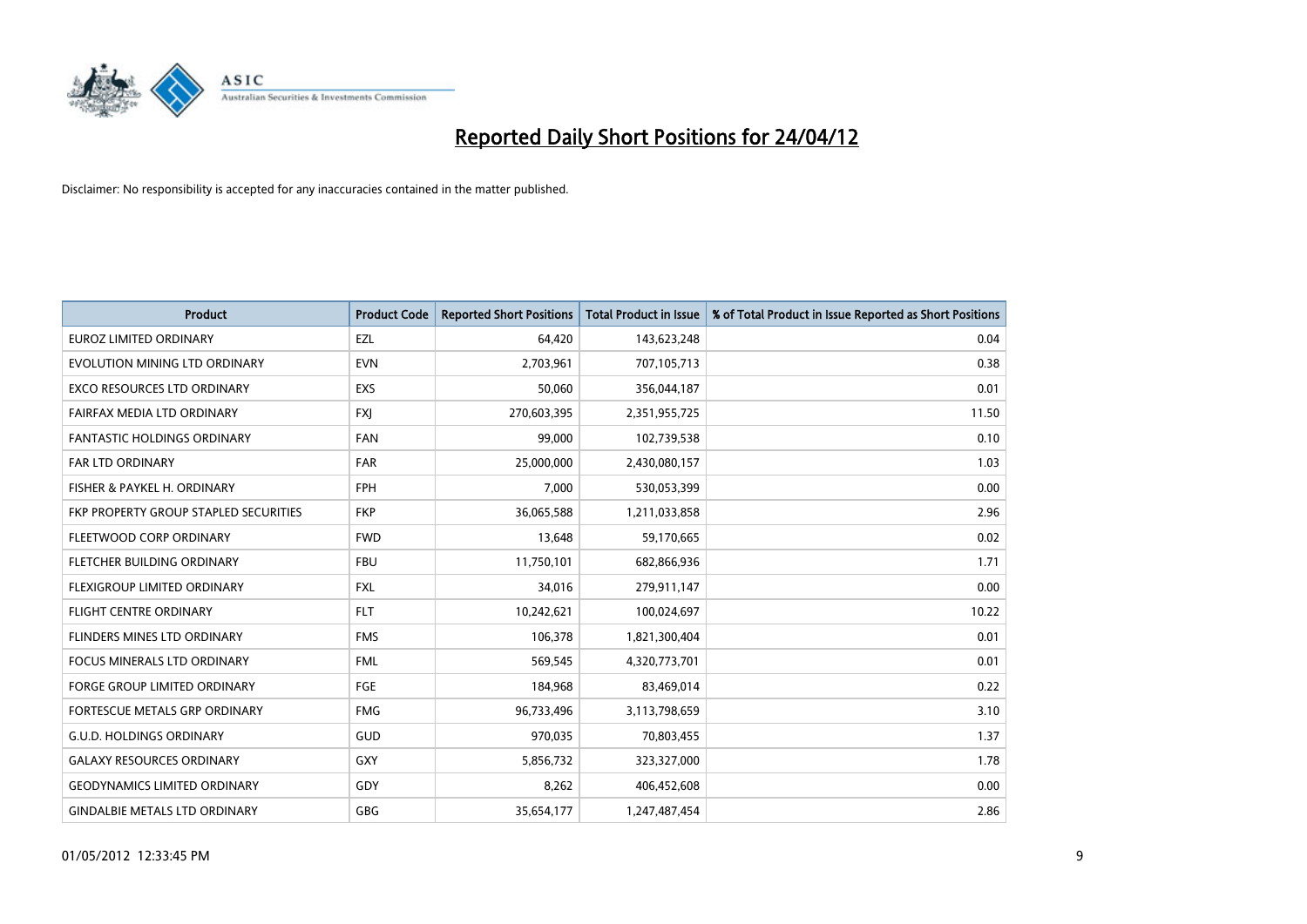

| <b>Product</b>                                   | <b>Product Code</b> | <b>Reported Short Positions</b> | <b>Total Product in Issue</b> | % of Total Product in Issue Reported as Short Positions |
|--------------------------------------------------|---------------------|---------------------------------|-------------------------------|---------------------------------------------------------|
| <b>GLOBAL CONSTRUCTION ORDINARY</b>              | GCS                 | 50,000                          | 116,374,741                   | 0.04                                                    |
| <b>GLOUCESTER COAL ORDINARY</b>                  | GCL                 | 1,155,128                       | 202,905,967                   | 0.54                                                    |
| <b>GOLD ROAD RES LTD ORDINARY</b>                | <b>GOR</b>          | 384,965                         | 389,950,665                   | 0.10                                                    |
| <b>GOODMAN FIELDER. ORDINARY</b>                 | <b>GFF</b>          | 31,254,912                      | 1,955,559,207                 | 1.57                                                    |
| <b>GOODMAN GROUP STAPLED US PROHIBIT.</b>        | <b>GMG</b>          | 17,712,948                      | 1,549,551,920                 | 1.12                                                    |
| <b>GPT GROUP STAPLED SEC.</b>                    | <b>GPT</b>          | 9,154,188                       | 1,795,093,746                 | 0.51                                                    |
| <b>GRAINCORP LIMITED A CLASS ORDINARY</b>        | <b>GNC</b>          | 485,815                         | 198,318,900                   | 0.26                                                    |
| <b>GRANGE RESOURCES. ORDINARY</b>                | GRR                 | 113,031                         | 1,154,766,592                 | 0.00                                                    |
| <b>GREENLAND MIN EN LTD ORDINARY</b>             | GGG                 | 3,281,924                       | 416,390,488                   | 0.78                                                    |
| <b>GROWTHPOINT PROPERTY ORD/UNIT STAPLED SEC</b> | GOZ                 | 101,324                         | 291,904,374                   | 0.03                                                    |
| <b>GRYPHON MINERALS LTD ORDINARY</b>             | GRY                 | 5,166,433                       | 348,264,983                   | 1.47                                                    |
| <b>GUILDFORD COAL LTD ORDINARY</b>               | <b>GUF</b>          | 1,352,954                       | 275,363,771                   | 0.50                                                    |
| <b>GUNNS LIMITED ORDINARY</b>                    | <b>GNS</b>          | 61,500,778                      | 848,401,559                   | 7.24                                                    |
| <b>GWA GROUP LTD ORDINARY</b>                    | <b>GWA</b>          | 13,862,851                      | 302,005,514                   | 4.60                                                    |
| HARVEY NORMAN ORDINARY                           | <b>HVN</b>          | 74,122,213                      | 1,062,316,784                 | 6.96                                                    |
| HASTIE GROUP LIMITED ORDINARY                    | <b>HST</b>          | 134,860                         | 137,353,504                   | 0.10                                                    |
| HASTINGS DIVERSIFIED STAPLED SECURITY            | <b>HDF</b>          | 1,755,971                       | 530,001,072                   | 0.32                                                    |
| HAVILAH RESOURCES NL ORDINARY                    | <b>HAV</b>          | 77,383                          | 101,311,223                   | 0.08                                                    |
| <b>HENDERSON GROUP CDI 1:1</b>                   | <b>HGG</b>          | 15,411,337                      | 669,889,446                   | 2.32                                                    |
| HFA HOLDINGS LIMITED ORDINARY                    | <b>HFA</b>          | 3,809                           | 117,332,831                   | 0.00                                                    |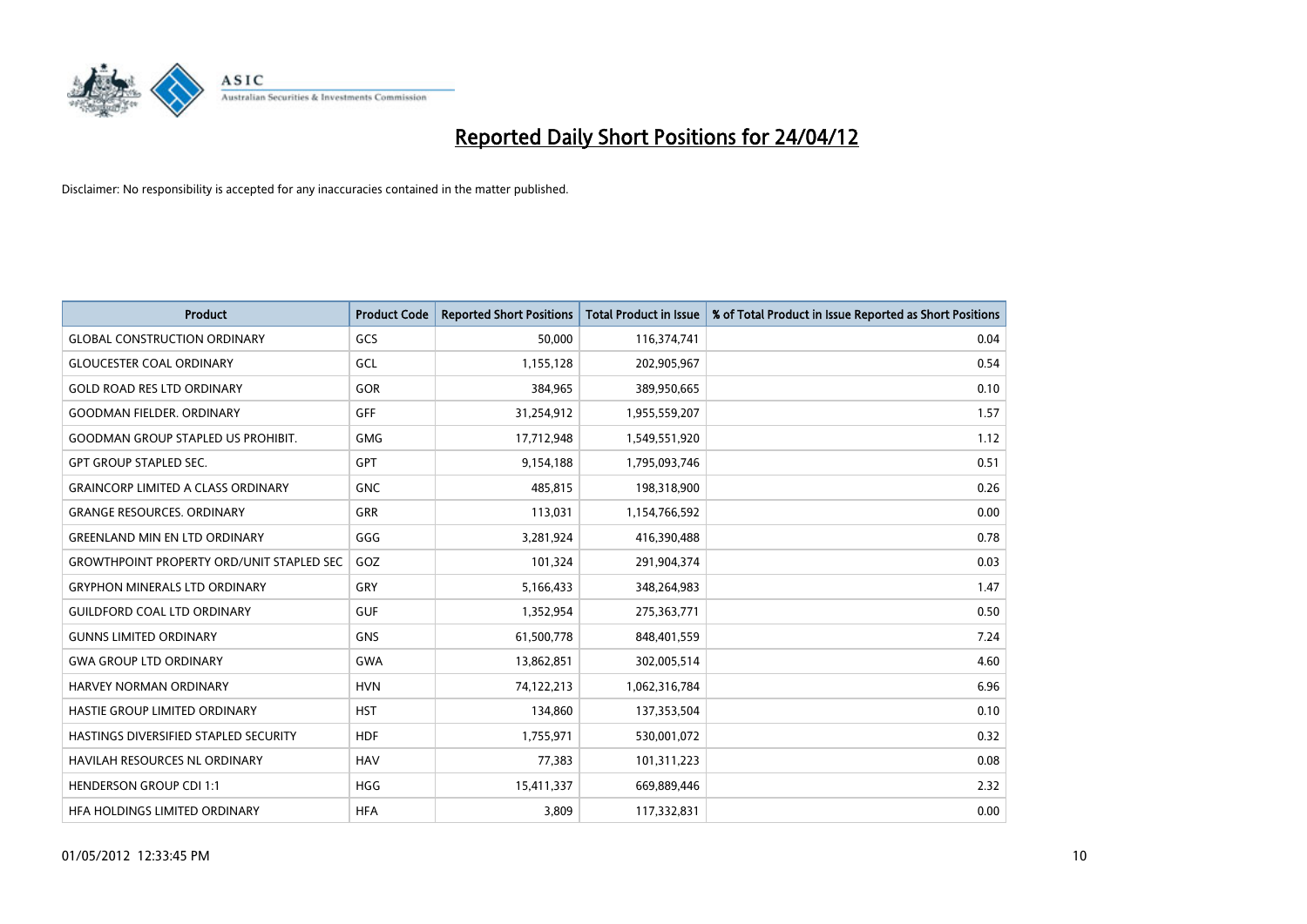

| <b>Product</b>                           | <b>Product Code</b> | <b>Reported Short Positions</b> | <b>Total Product in Issue</b> | % of Total Product in Issue Reported as Short Positions |
|------------------------------------------|---------------------|---------------------------------|-------------------------------|---------------------------------------------------------|
| <b>HIGHLANDS PACIFIC ORDINARY</b>        | <b>HIG</b>          | 77,597                          | 686,202,481                   | 0.01                                                    |
| HILLGROVE RES LTD ORDINARY               | <b>HGO</b>          | 12,117,536                      | 793,698,575                   | 1.52                                                    |
| HILLS HOLDINGS LTD ORDINARY              | <b>HIL</b>          | 3,231,897                       | 246,500,444                   | 1.29                                                    |
| HORIZON OIL LIMITED ORDINARY             | <b>HZN</b>          | 22,498,467                      | 1,130,811,515                 | 2.00                                                    |
| <b>IINET LIMITED ORDINARY</b>            | <b>IIN</b>          | 21,592                          | 160,968,847                   | 0.00                                                    |
| <b>ILUKA RESOURCES ORDINARY</b>          | <b>ILU</b>          | 23,284,914                      | 418,700,517                   | 5.55                                                    |
| <b>IMDEX LIMITED ORDINARY</b>            | <b>IMD</b>          | 151,083                         | 207,750,426                   | 0.08                                                    |
| IMF (AUSTRALIA) LTD ORDINARY             | <b>IMF</b>          | 155,800                         | 123,828,193                   | 0.12                                                    |
| <b>INCITEC PIVOT ORDINARY</b>            | <b>IPL</b>          | 4,339,384                       | 1,628,730,107                 | 0.26                                                    |
| <b>INDEPENDENCE GROUP ORDINARY</b>       | <b>IGO</b>          | 8,919,539                       | 232,882,535                   | 3.81                                                    |
| INDOPHIL RESOURCES ORDINARY              | <b>IRN</b>          | 835,220                         | 1,203,146,194                 | 0.06                                                    |
| <b>INDUSTREA LIMITED ORDINARY</b>        | IDL                 | 553,141                         | 370,268,218                   | 0.15                                                    |
| <b>INFIGEN ENERGY STAPLED SECURITIES</b> | <b>IFN</b>          | 4,381,899                       | 762,265,972                   | 0.59                                                    |
| <b>INSURANCE AUSTRALIA ORDINARY</b>      | IAG                 | 3,311,247                       | 2,079,034,021                 | 0.14                                                    |
| INTEGRA MINING LTD, ORDINARY             | <b>IGR</b>          | 3,364,202                       | 846,293,881                   | 0.40                                                    |
| <b>INTREPID MINES ORDINARY</b>           | <b>IAU</b>          | 5,534,691                       | 524,456,741                   | 1.05                                                    |
| INVESTA OFFICE FUND STAPLED SEC. DEF SET | <b>IOFDA</b>        | 462,821                         | 614,041,023                   | 0.07                                                    |
| <b>INVOCARE LIMITED ORDINARY</b>         | IVC.                | 2,246,522                       | 110,030,298                   | 2.04                                                    |
| <b>IOOF HOLDINGS LTD ORDINARY</b>        | IFL                 | 776,240                         | 229,794,395                   | 0.34                                                    |
| <b>IRESS MARKET TECH. ORDINARY</b>       | <b>IRE</b>          | 1,919,891                       | 127,036,010                   | 1.49                                                    |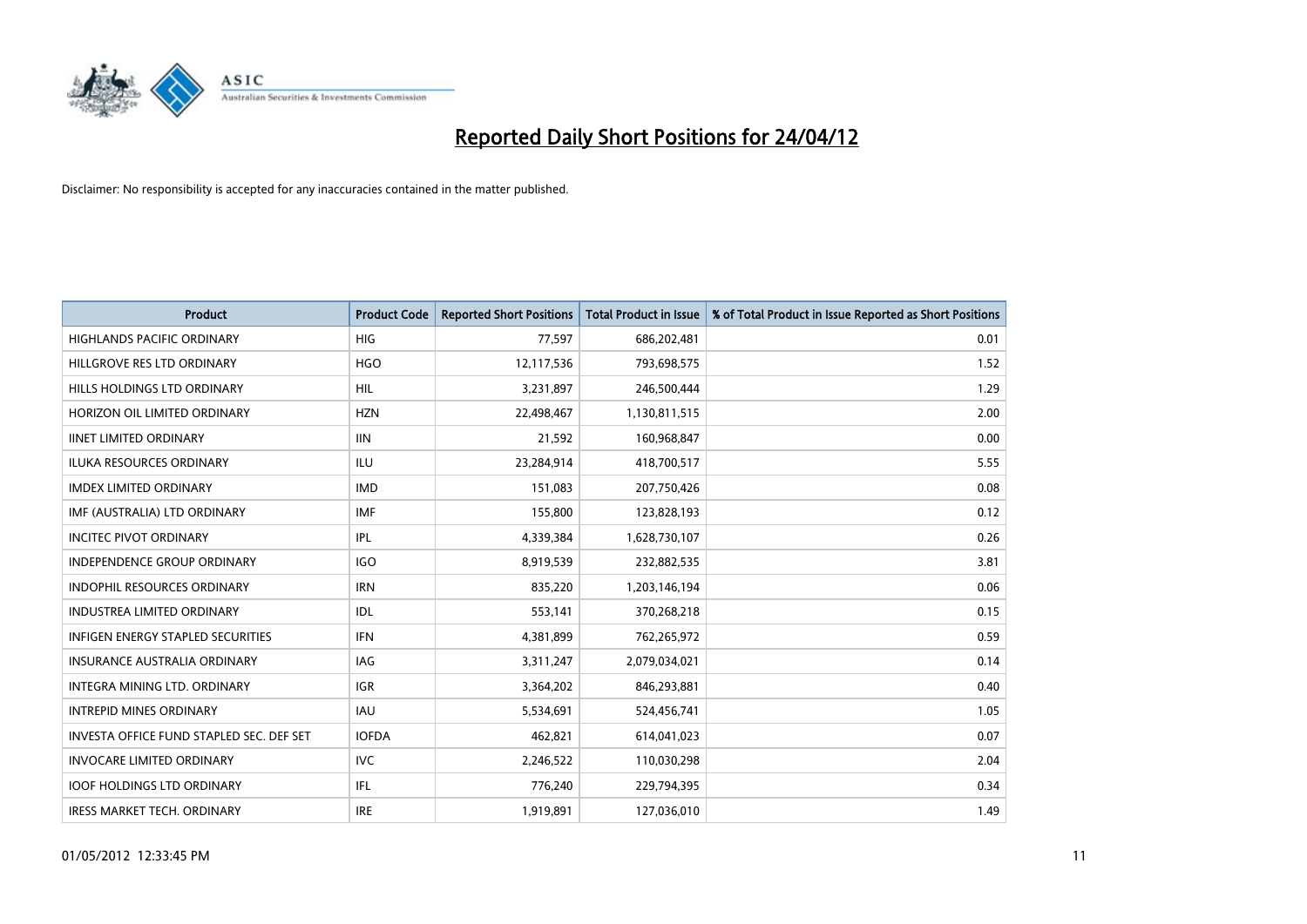

| <b>Product</b>                            | <b>Product Code</b> | <b>Reported Short Positions</b> | <b>Total Product in Issue</b> | % of Total Product in Issue Reported as Short Positions |
|-------------------------------------------|---------------------|---------------------------------|-------------------------------|---------------------------------------------------------|
| <b>IRON ORE HOLDINGS ORDINARY</b>         | <b>IOH</b>          | 39,352                          | 166,637,005                   | 0.02                                                    |
| ISHARES MSCI AUS 200 ISHARES MSCI AUS 200 | <b>IOZ</b>          | 63,026                          | 4,352,373                     | 1.45                                                    |
| ISHARES MSCI JAPAN CDI 1:1                | <b>IIP</b>          | 44.400                          | 822,000,000                   | 0.01                                                    |
| ISHARES S&P ASIA 50 CDI 1:1               | <b>IAA</b>          | 131                             | 1,700,000                     | 0.01                                                    |
| <b>ISHARES S&amp;P EU 350 CDI 1:1</b>     | IEU                 | 4,017                           | 50,800,000                    | 0.01                                                    |
| ISHARES S&P HIGH DIV ISHARES S&P HIGH DIV | <b>IHD</b>          | 96,274                          | 2,903,027                     | 3.32                                                    |
| ISHARES SMALL ORDS ISHARES SMALL ORDS     | <b>ISO</b>          | 723,617                         | 5,703,165                     | 12.69                                                   |
| <b>IVANHOE AUSTRALIA ORDINARY</b>         | <b>IVA</b>          | 1,713,470                       | 553,921,745                   | 0.30                                                    |
| <b>JAGUAR MINERALS ORDINARY</b>           | JAG                 | 4.777                           | 134,404,000                   | 0.00                                                    |
| JAMES HARDIE INDUST CHESS DEPOSITARY INT  | <b>IHX</b>          | 16,137,513                      | 437,175,963                   | 3.68                                                    |
| <b>JB HI-FI LIMITED ORDINARY</b>          | <b>IBH</b>          | 21,426,018                      | 98,850,643                    | 21.67                                                   |
| <b>JUPITER MINES ORDINARY</b>             | <b>IMS</b>          | 50,544                          | 1,806,834,044                 | 0.00                                                    |
| <b>KAGARA LTD ORDINARY</b>                | <b>KZL</b>          | 8,499,104                       | 798,953,117                   | 1.05                                                    |
| KANGAROO RES LTD ORDINARY                 | <b>KRL</b>          | 183,728                         | 3,434,430,012                 | 0.00                                                    |
| KAROON GAS AUSTRALIA ORDINARY             | <b>KAR</b>          | 833,394                         | 221,420,769                   | 0.36                                                    |
| KATHMANDU HOLD LTD ORDINARY               | <b>KMD</b>          | 1,748,655                       | 200,000,000                   | 0.87                                                    |
| <b>KBL MINING LIMITED ORDINARY</b>        | KBL                 | 1,820                           | 241,361,631                   | 0.00                                                    |
| KENTOR GOLD LIMITED ORDINARY              | KGL                 | 11,590                          | 106,209,874                   | 0.01                                                    |
| <b>KEYBRIDGE CAPITAL ORDINARY</b>         | <b>KBC</b>          | 1                               | 172,070,564                   | 0.00                                                    |
| KINGSGATE CONSOLID. ORDINARY              | <b>KCN</b>          | 5,153,978                       | 151,169,756                   | 3.41                                                    |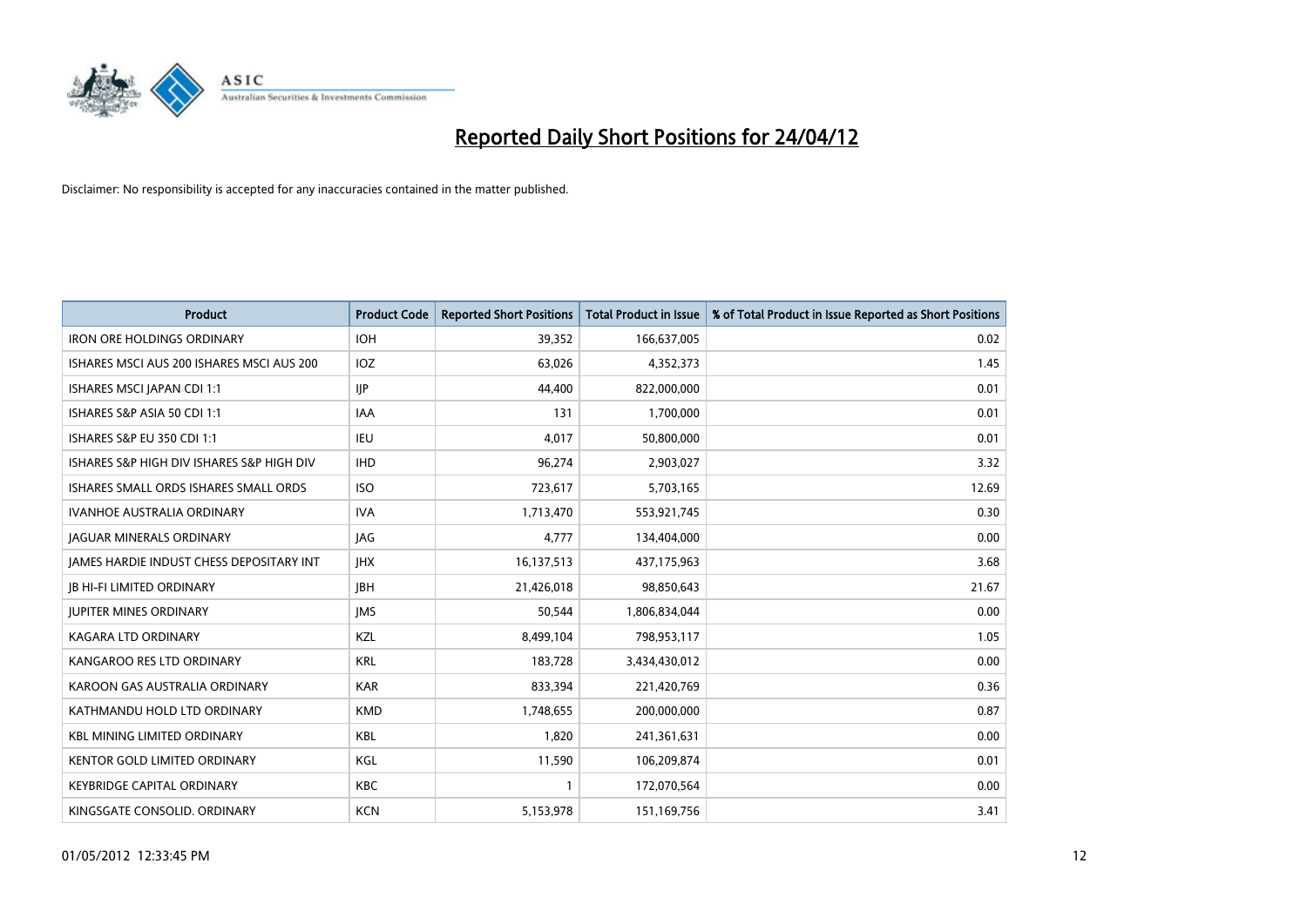

| <b>Product</b>                        | <b>Product Code</b> | <b>Reported Short Positions</b> | <b>Total Product in Issue</b> | % of Total Product in Issue Reported as Short Positions |
|---------------------------------------|---------------------|---------------------------------|-------------------------------|---------------------------------------------------------|
| KINGSROSE MINING LTD ORDINARY         | <b>KRM</b>          | 99,788                          | 279,355,062                   | 0.02                                                    |
| LEIGHTON HOLDINGS ORDINARY            | LEI                 | 10,048,375                      | 337,087,596                   | 2.97                                                    |
| LEND LEASE GROUP UNIT/ORD STAPLED     | <b>LLC</b>          | 4,017,006                       | 572,789,827                   | 0.71                                                    |
| LINC ENERGY LTD ORDINARY              | <b>LNC</b>          | 16,498,830                      | 504,487,631                   | 3.24                                                    |
| LIOUEFIED NATURAL ORDINARY            | LNG                 | 272,800                         | 267,699,015                   | 0.10                                                    |
| <b>LYNAS CORPORATION ORDINARY</b>     | <b>LYC</b>          | 164,484,196                     | 1,714,496,913                 | 9.59                                                    |
| M2 TELECOMMUNICATION ORDINARY         | <b>MTU</b>          | 1,329,758                       | 124,996,410                   | 1.06                                                    |
| M2 TELECOMMUNICATION RIGHTS 04-MAY-12 | <b>MTUR</b>         | 1,476                           | 31,249,103                    | 0.00                                                    |
| <b>MACA LIMITED ORDINARY</b>          | <b>MLD</b>          | 249,501                         | 150,000,000                   | 0.17                                                    |
| <b>MACMAHON HOLDINGS ORDINARY</b>     | MAH                 | 4,766,697                       | 738,631,705                   | 0.66                                                    |
| MACO ATLAS ROADS GRP ORDINARY STAPLED | <b>MOA</b>          | 8,649,737                       | 464,279,594                   | 1.85                                                    |
| MACQUARIE GROUP LTD ORDINARY          | <b>MQG</b>          | 7,475,886                       | 348,588,304                   | 2.11                                                    |
| MARENGO MINING ORDINARY               | <b>MGO</b>          | 39,850                          | 1,003,745,113                 | 0.00                                                    |
| <b>MATRIX C &amp; E LTD ORDINARY</b>  | <b>MCE</b>          | 530,301                         | 77,081,507                    | 0.69                                                    |
| MAVERICK DRILLING ORDINARY            | <b>MAD</b>          | 210,000                         | 267,454,286                   | 0.08                                                    |
| MCMILLAN SHAKESPEARE ORDINARY         | <b>MMS</b>          | 20,490                          | 74,523,965                    | 0.02                                                    |
| MEDUSA MINING LTD ORDINARY            | <b>MML</b>          | 2,806,670                       | 188,903,911                   | 1.48                                                    |
| MELBOURNE IT LIMITED ORDINARY         | <b>MLB</b>          | 7,922                           | 81,965,992                    | 0.01                                                    |
| MEO AUSTRALIA LTD ORDINARY            | <b>MEO</b>          | 4,647,662                       | 539,913,260                   | 0.87                                                    |
| <b>MERMAID MARINE ORDINARY</b>        | <b>MRM</b>          | 20,378                          | 219,311,642                   | 0.01                                                    |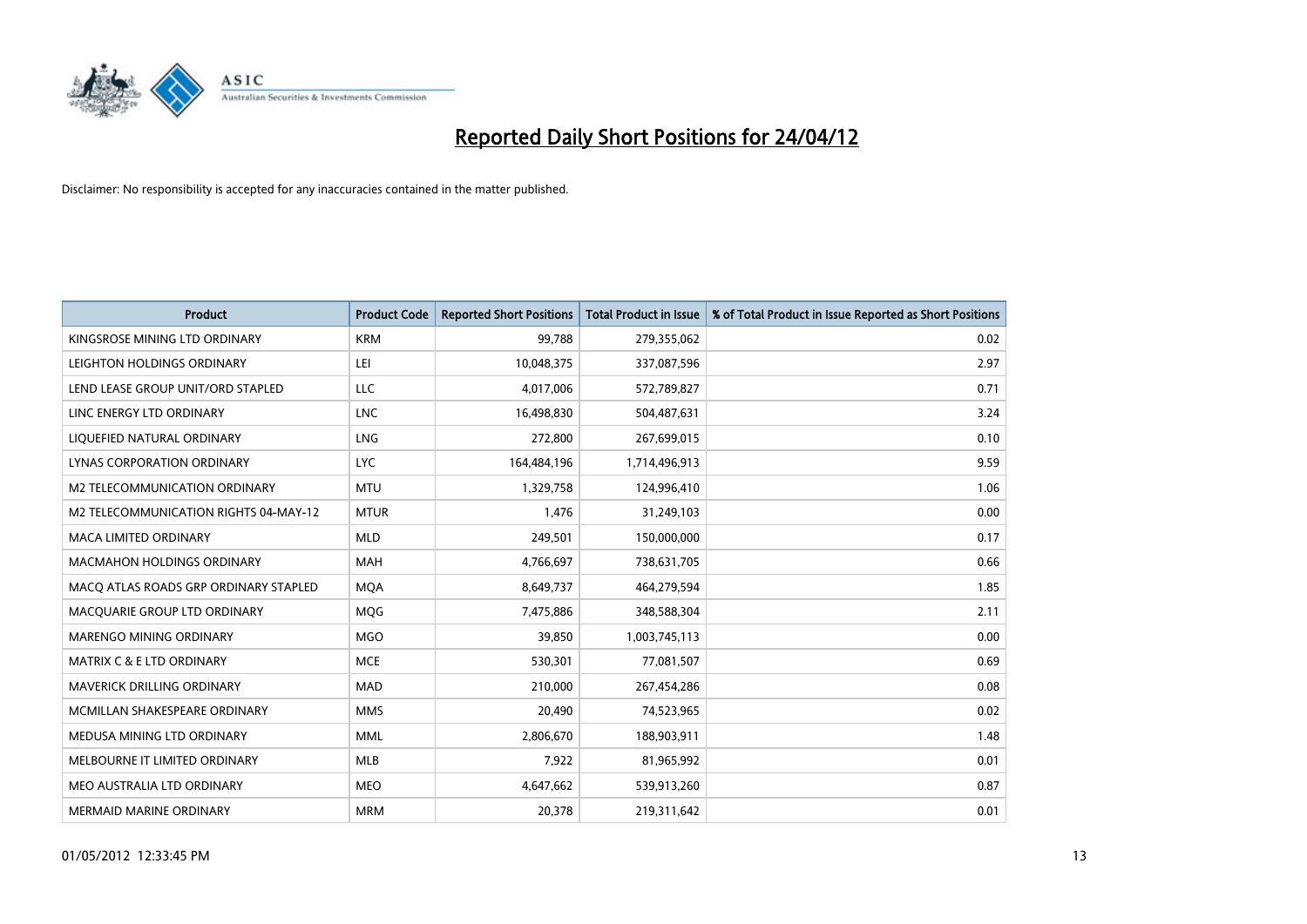

| <b>Product</b>                    | <b>Product Code</b> | <b>Reported Short Positions</b> | <b>Total Product in Issue</b> | % of Total Product in Issue Reported as Short Positions |
|-----------------------------------|---------------------|---------------------------------|-------------------------------|---------------------------------------------------------|
| MESOBLAST LIMITED ORDINARY        | <b>MSB</b>          | 13,906,236                      | 284,478,361                   | 4.89                                                    |
| METALS X LIMITED ORDINARY         | <b>MLX</b>          | 321,314                         | 1,320,540,009                 | 0.03                                                    |
| METCASH LIMITED ORDINARY          | <b>MTS</b>          | 39,556,167                      | 771,345,864                   | 5.11                                                    |
| METMINCO LIMITED ORDINARY         | <b>MNC</b>          | 1,916,802                       | 1,749,541,573                 | 0.10                                                    |
| MHM METALS LIMITED ORDINARY       | <b>MHM</b>          | 58,633                          | 104,384,318                   | 0.06                                                    |
| MICLYN EXP OFFSHR ORDINARY        | <b>MIO</b>          | 1,009,535                       | 278,515,705                   | 0.35                                                    |
| MILTON CORPORATION ORDINARY       | <b>MLT</b>          | 12,800                          | 121,625,655                   | 0.01                                                    |
| MINCOR RESOURCES NL ORDINARY      | <b>MCR</b>          | 1,584,060                       | 194,354,889                   | 0.81                                                    |
| MINERAL DEPOSITS ORDINARY         | <b>MDL</b>          | 58,069                          | 83,538,786                    | 0.07                                                    |
| MINERAL RESOURCES, ORDINARY       | <b>MIN</b>          | 939,832                         | 184,856,018                   | 0.49                                                    |
| MIRABELA NICKEL LTD ORDINARY      | <b>MBN</b>          | 10,020,760                      | 492,639,590                   | 2.04                                                    |
| MIRVAC GROUP STAPLED SECURITIES   | <b>MGR</b>          | 8,982,263                       | 3,418,236,755                 | 0.25                                                    |
| MISSION NEWENERGY ORDINARY        | <b>MBT</b>          | 2,575                           | 9,452,415                     | 0.03                                                    |
| MOLOPO ENERGY LTD ORDINARY        | <b>MPO</b>          | 862,939                         | 245,579,810                   | 0.36                                                    |
| MOLY MINES LIMITED ORDINARY       | <b>MOL</b>          | 65,434                          | 384,893,989                   | 0.02                                                    |
| MONADELPHOUS GROUP ORDINARY       | <b>MND</b>          | 2,290,330                       | 88,674,327                    | 2.56                                                    |
| MORTGAGE CHOICE LTD ORDINARY      | MOC                 | 2,242,410                       | 120,319,572                   | 1.86                                                    |
| <b>MOUNT GIBSON IRON ORDINARY</b> | <b>MGX</b>          | 5,201,729                       | 1,082,716,453                 | 0.47                                                    |
| MOUNT MAGNET SOUTH ORDINARY       | <b>MUM</b>          | 543,548                         | 369,315,612                   | 0.15                                                    |
| MURCHISON METALS LTD ORDINARY     | <b>MMX</b>          | 4,065,620                       | 450,093,277                   | 0.90                                                    |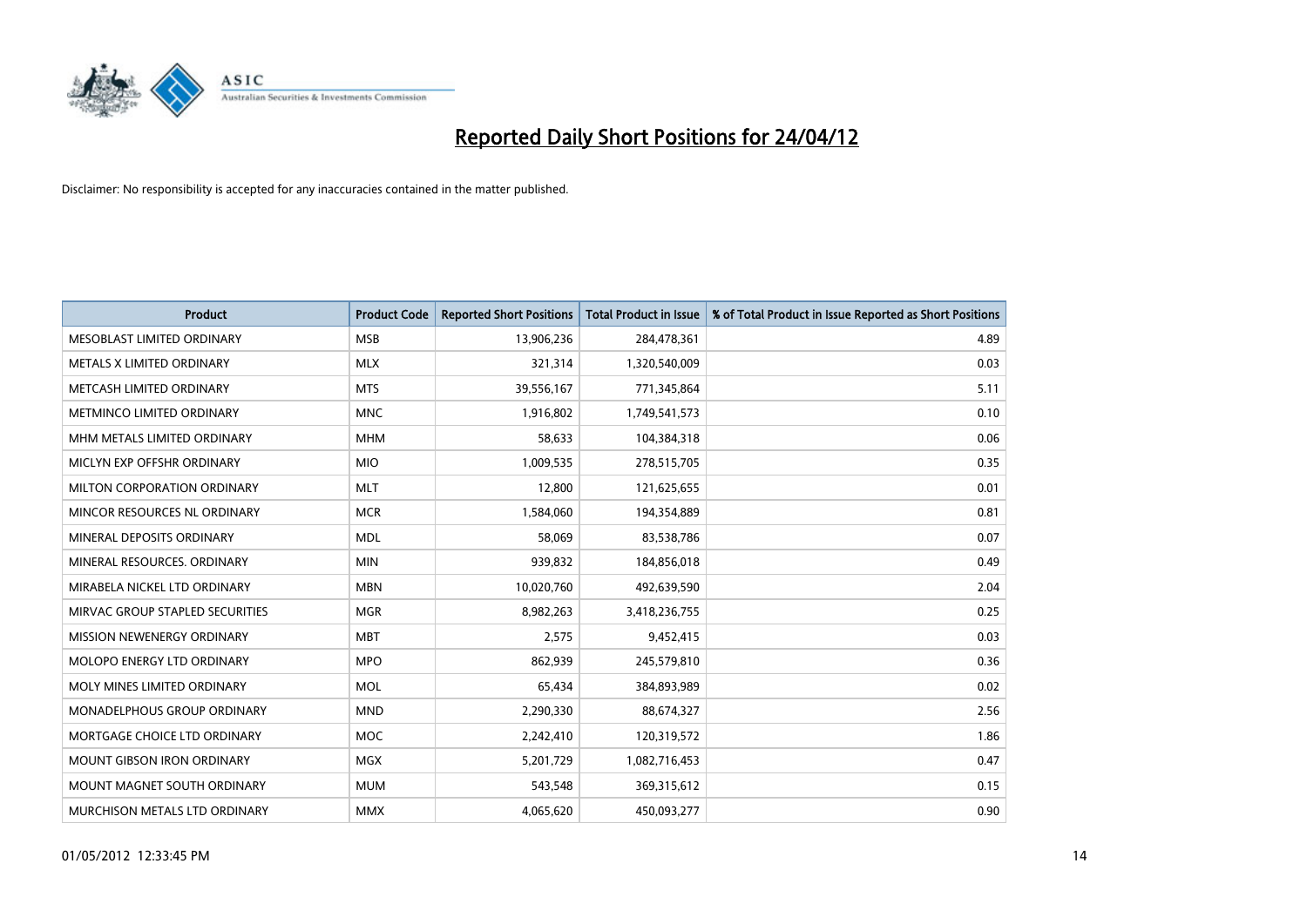

| <b>Product</b>                    | <b>Product Code</b> | <b>Reported Short Positions</b> | <b>Total Product in Issue</b> | % of Total Product in Issue Reported as Short Positions |
|-----------------------------------|---------------------|---------------------------------|-------------------------------|---------------------------------------------------------|
| <b>MYER HOLDINGS LTD ORDINARY</b> | <b>MYR</b>          | 64,949,650                      | 583,384,551                   | 11.13                                                   |
| NATIONAL AUST. BANK ORDINARY      | <b>NAB</b>          | 11,489,635                      | 2,239,201,841                 | 0.49                                                    |
| NAVIGATOR RESOURCES ORDINARY      | <b>NAV</b>          | 500                             | 2,222,216,576                 | 0.00                                                    |
| NAVITAS LIMITED ORDINARY          | <b>NVT</b>          | 11,549,714                      | 375,318,628                   | 3.08                                                    |
| NEON ENERGY LIMITED ORDINARY      | <b>NEN</b>          | 204,706                         | 436,464,518                   | 0.05                                                    |
| NEW HOPE CORPORATION ORDINARY     | <b>NHC</b>          | 1,045,995                       | 830,411,534                   | 0.11                                                    |
| NEWCREST MINING ORDINARY          | <b>NCM</b>          | 656,204                         | 765,172,229                   | 0.07                                                    |
| NEWS CORP A NON-VOTING CDI        | <b>NWSLV</b>        | 3,319,344                       | 1,642,584,800                 | 0.19                                                    |
| NEWS CORP B VOTING CDI            | <b>NWS</b>          | 1,198,266                       | 798,520,953                   | 0.14                                                    |
| NEXTDC LIMITED ORDINARY           | <b>NXT</b>          | 1,085,357                       | 123,533,558                   | 0.86                                                    |
| NEXUS ENERGY LIMITED ORDINARY     | <b>NXS</b>          | 1,524,320                       | 1,329,821,159                 | 0.12                                                    |
| NIB HOLDINGS LIMITED ORDINARY     | <b>NHF</b>          | 137,281                         | 444,994,476                   | 0.03                                                    |
| NIDO PETROLEUM ORDINARY           | <b>NDO</b>          | 105,313                         | 1,389,163,151                 | 0.01                                                    |
| NOBLE MINERAL RES ORDINARY        | <b>NMG</b>          | 3,445,003                       | 552,170,653                   | 0.60                                                    |
| NORFOLK GROUP ORDINARY            | <b>NFK</b>          | 185,000                         | 158,890,730                   | 0.12                                                    |
| NORTHERN IRON LTD ORDINARY        | <b>NFE</b>          | 388,114                         | 369,980,113                   | 0.09                                                    |
| NORTHERN STAR ORDINARY            | <b>NST</b>          | 286,832                         | 402,170,706                   | 0.07                                                    |
| NRW HOLDINGS LIMITED ORDINARY     | <b>NWH</b>          | 1,546,584                       | 278,888,011                   | 0.57                                                    |
| NUCOAL RESOURCES LTD ORDINARY     | <b>NCR</b>          | 80,619                          | 768,612,354                   | 0.01                                                    |
| NUFARM LIMITED ORDINARY           | <b>NUF</b>          | 4,943,386                       | 262,018,057                   | 1.88                                                    |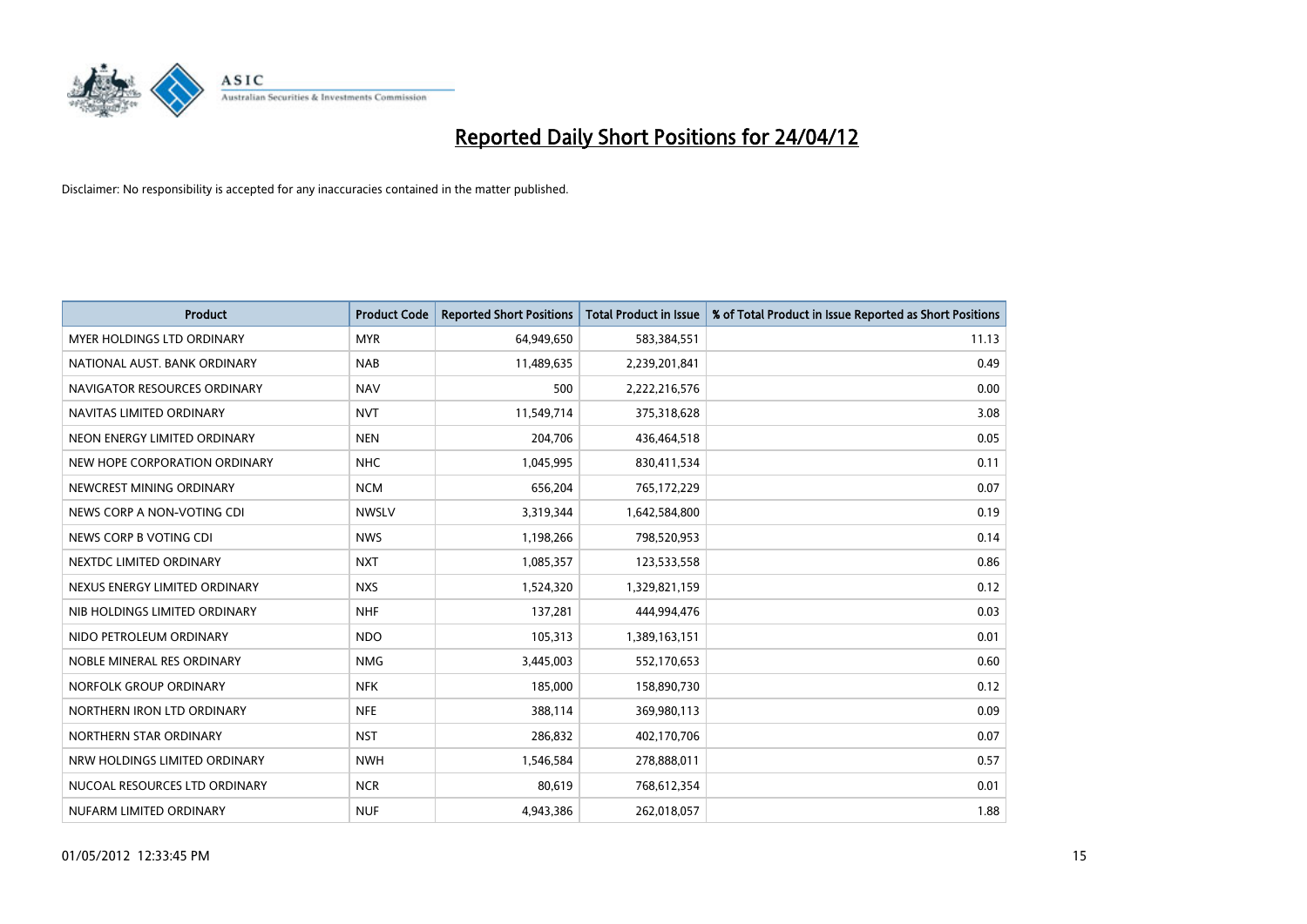

| <b>Product</b>                        | <b>Product Code</b> | <b>Reported Short Positions</b> | <b>Total Product in Issue</b> | % of Total Product in Issue Reported as Short Positions |
|---------------------------------------|---------------------|---------------------------------|-------------------------------|---------------------------------------------------------|
| <b>OAKTON LIMITED ORDINARY</b>        | <b>OKN</b>          | 368,034                         | 93,800,235                    | 0.41                                                    |
| OCEANAGOLD CORP. CHESS DEPOSITARY INT | <b>OGC</b>          | 97,450                          | 262,827,709                   | 0.03                                                    |
| OIL SEARCH LTD ORDINARY               | OSH                 | 11,971,329                      | 1,328,845,714                 | 0.87                                                    |
| OM HOLDINGS LIMITED ORDINARY          | OMH                 | 5,498,708                       | 604,105,150                   | 0.89                                                    |
| <b>ONESTEEL LIMITED ORDINARY</b>      | OST                 | 19,512,572                      | 1,345,665,626                 | 1.43                                                    |
| OPUS GROUP LTD ORDINARY               | <b>OPG</b>          | 1,250                           | 53,678,177                    | 0.00                                                    |
| ORICA LIMITED ORDINARY                | ORI                 | 3,827,106                       | 365,007,037                   | 1.03                                                    |
| ORIGIN ENERGY ORDINARY                | ORG                 | 7,961,301                       | 1,089,449,017                 | 0.72                                                    |
| OROCOBRE LIMITED ORDINARY             | <b>ORE</b>          | 58.144                          | 103,195,029                   | 0.05                                                    |
| OROTONGROUP LIMITED ORDINARY          | <b>ORL</b>          | 135,685                         | 40,880,902                    | 0.32                                                    |
| OZ MINERALS ORDINARY                  | OZL                 | 4,427,316                       | 310,331,740                   | 1.42                                                    |
| PACIFIC BRANDS ORDINARY               | <b>PBG</b>          | 3,855,396                       | 912,915,695                   | 0.42                                                    |
| PALADIN ENERGY LTD ORDINARY           | <b>PDN</b>          | 62,013,973                      | 835,645,290                   | 7.41                                                    |
| PANAUST LIMITED ORDINARY              | <b>PNA</b>          | 2,696,406                       | 602,479,854                   | 0.45                                                    |
| PANORAMIC RESOURCES ORDINARY          | PAN                 | 1,378,138                       | 207,050,710                   | 0.67                                                    |
| PAPERLINX LIMITED ORDINARY            | <b>PPX</b>          | 5,046,976                       | 609,280,761                   | 0.82                                                    |
| PAPILLON RES LTD ORDINARY             | <b>PIR</b>          | 159,205                         | 242,531,685                   | 0.05                                                    |
| PEET LIMITED ORDINARY                 | <b>PPC</b>          | 342,648                         | 320,170,604                   | 0.11                                                    |
| PENINSULA ENERGY LTD ORDINARY         | <b>PEN</b>          | 3,671,350                       | 2,157,461,789                 | 0.17                                                    |
| PERILYA LIMITED ORDINARY              | <b>PEM</b>          | 512,784                         | 769,316,426                   | 0.06                                                    |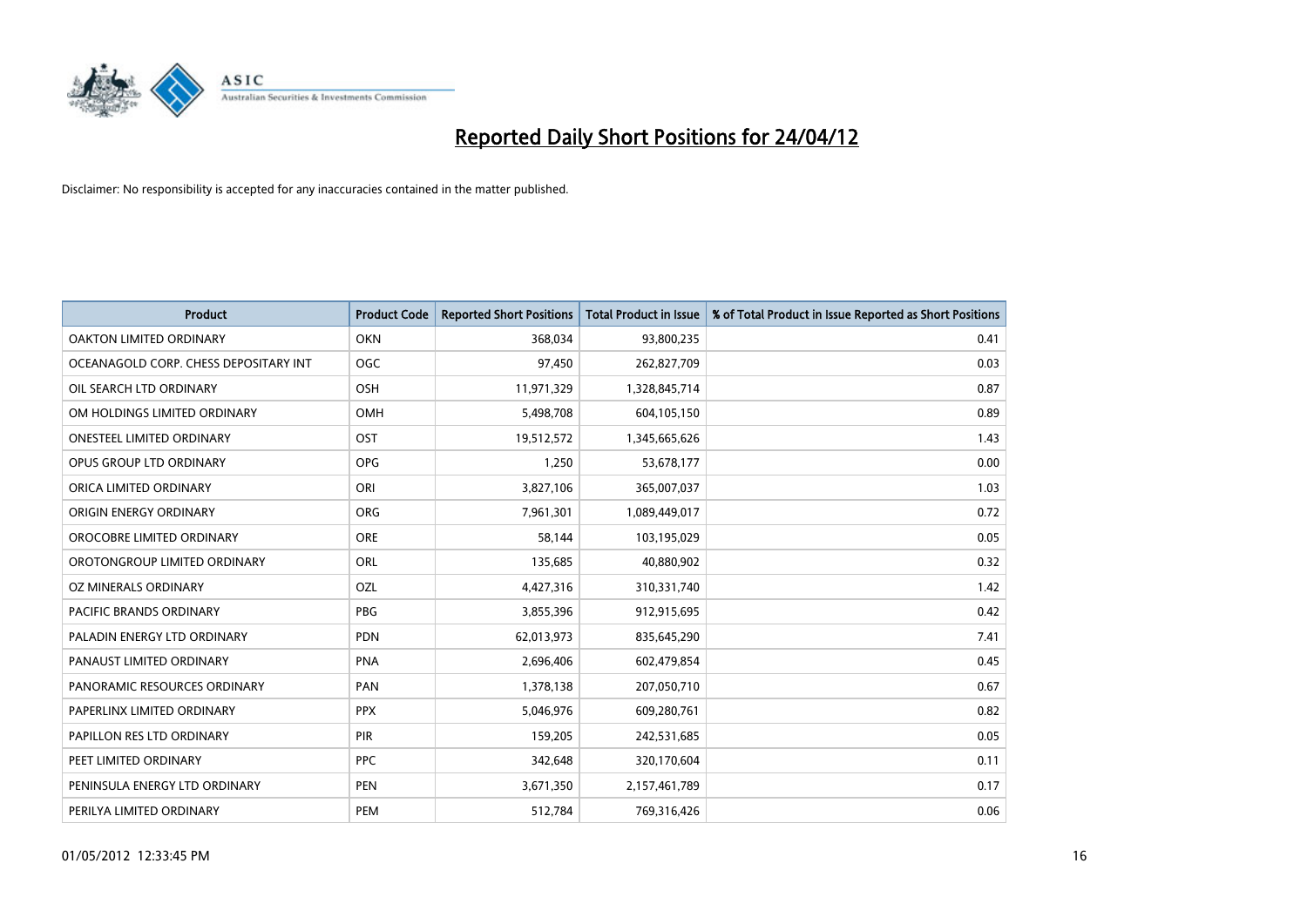

| <b>Product</b>                      | <b>Product Code</b> | <b>Reported Short Positions</b> | <b>Total Product in Issue</b> | % of Total Product in Issue Reported as Short Positions |
|-------------------------------------|---------------------|---------------------------------|-------------------------------|---------------------------------------------------------|
| PERPETUAL LIMITED ORDINARY          | PPT                 | 1,911,280                       | 41,980,678                    | 4.56                                                    |
| PERSEUS MINING LTD ORDINARY         | <b>PRU</b>          | 10,106,685                      | 457,962,088                   | 2.19                                                    |
| PHARMAXIS LTD ORDINARY              | <b>PXS</b>          | 3,322,811                       | 305,890,989                   | 1.10                                                    |
| PHOSPHAGENICS LTD. ORDINARY         | POH                 | 96,072                          | 1,017,565,957                 | 0.01                                                    |
| PLATINUM ASSET ORDINARY             | <b>PTM</b>          | 5,576,663                       | 561,347,878                   | 1.01                                                    |
| PLATINUM AUSTRALIA ORDINARY         | <b>PLA</b>          | 387,573                         | 504,968,043                   | 0.07                                                    |
| PMI GOLD CORP CDI 1:1               | <b>PVM</b>          | 35,201                          | 58,931,262                    | 0.06                                                    |
| PMP LIMITED ORDINARY                | <b>PMP</b>          | 28,630                          | 323,781,124                   | 0.01                                                    |
| PREMIER INVESTMENTS ORDINARY        | <b>PMV</b>          | 447,998                         | 155,260,377                   | 0.28                                                    |
| PRIMA BIOMED LTD ORDINARY           | <b>PRR</b>          | 5,849,998                       | 1,066,063,388                 | 0.54                                                    |
| PRIMARY HEALTH CARE ORDINARY        | <b>PRY</b>          | 12,905,355                      | 500,406,679                   | 2.55                                                    |
| PRIMEAG AUSTRALIA ORDINARY          | PAG                 | 140,272                         | 266,394,444                   | 0.05                                                    |
| PROGRAMMED ORDINARY                 | <b>PRG</b>          | 280,823                         | 118,173,778                   | 0.23                                                    |
| OANTAS AIRWAYS ORDINARY             | QAN                 | 14,756,210                      | 2,265,123,620                 | 0.66                                                    |
| OBE INSURANCE GROUP ORDINARY        | QBE                 | 27,247,197                      | 1,181,682,557                 | 2.28                                                    |
| OR NATIONAL LIMITED ORDINARY        | <b>ORN</b>          | 9,805,675                       | 2,440,000,000                 | 0.39                                                    |
| ORXPHARMA LTD ORDINARY              | <b>QRX</b>          | 462,319                         | 144,539,706                   | 0.31                                                    |
| <b>OUBE LOGISTICS HLDG ORDINARY</b> | <b>QUB</b>          | 1,604,802                       | 909,407,185                   | 0.17                                                    |
| RAMELIUS RESOURCES ORDINARY         | <b>RMS</b>          | 1,744,581                       | 335,775,519                   | 0.52                                                    |
| RAMSAY HEALTH CARE ORDINARY         | <b>RHC</b>          | 2,196,000                       | 202,081,252                   | 1.08                                                    |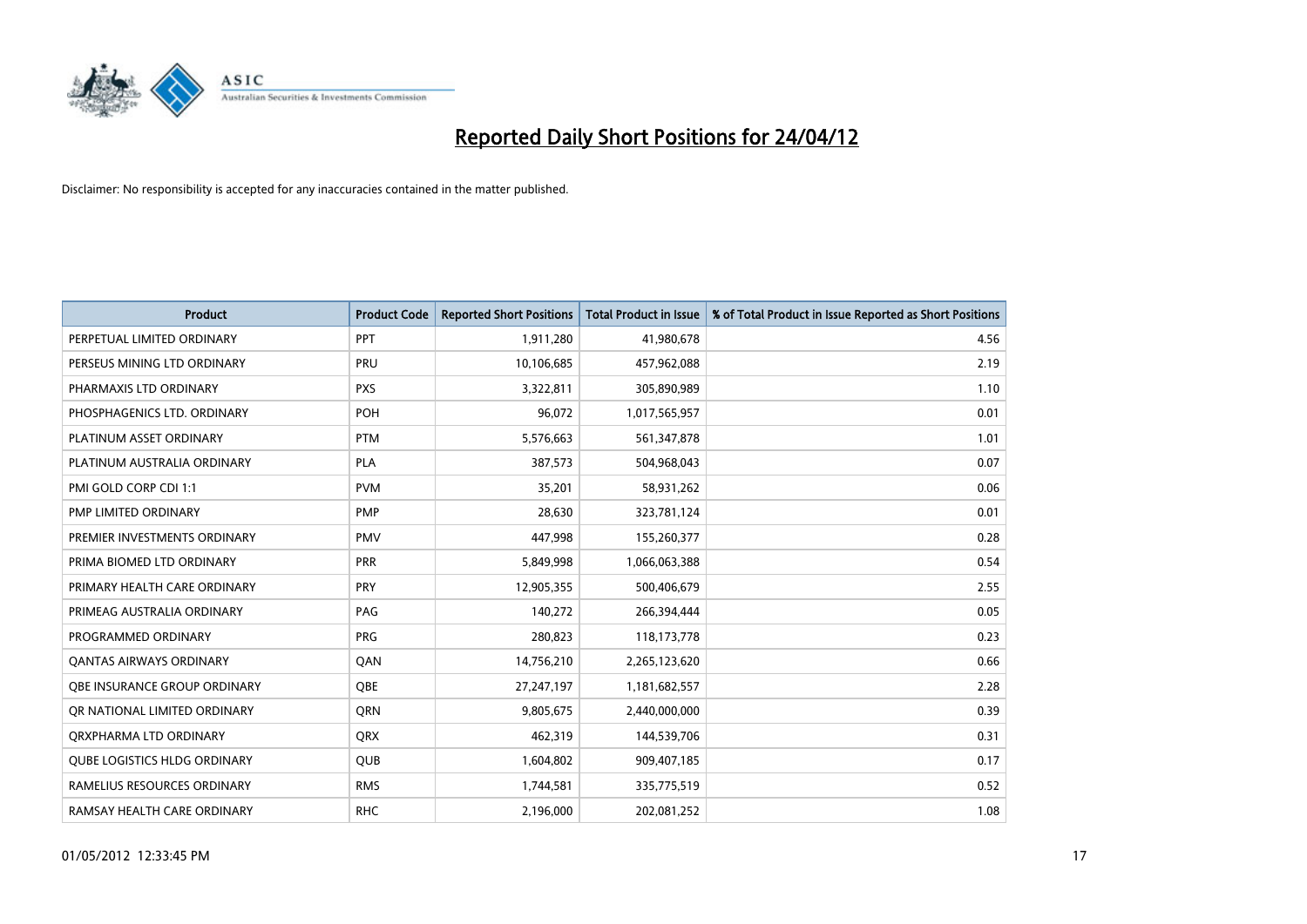

| Product                             | <b>Product Code</b> | <b>Reported Short Positions</b> | <b>Total Product in Issue</b> | % of Total Product in Issue Reported as Short Positions |
|-------------------------------------|---------------------|---------------------------------|-------------------------------|---------------------------------------------------------|
| <b>RCR TOMLINSON ORDINARY</b>       | <b>RCR</b>          | 3,613                           | 133,988,971                   | 0.00                                                    |
| <b>REA GROUP ORDINARY</b>           | <b>REA</b>          | 367,255                         | 131,714,699                   | 0.28                                                    |
| REAL ESTATE CAPITAL UNIT            | <b>RCU</b>          | 16,523                          | 101,014,072                   | 0.02                                                    |
| RECKON LIMITED ORDINARY             | <b>RKN</b>          | 824,601                         | 129,588,015                   | 0.64                                                    |
| <b>RED 5 LIMITED ORDINARY</b>       | <b>RED</b>          | 6,772                           | 135,488,008                   | 0.00                                                    |
| <b>RED FORK ENERGY ORDINARY</b>     | <b>RFE</b>          | 11,958                          | 310,229,853                   | 0.00                                                    |
| REDBANK ENERGY LTD ORDINARY         | <b>AEI</b>          | 19                              | 786,287                       | 0.00                                                    |
| REDFLEX HOLDINGS ORDINARY           | <b>RDF</b>          | $\mathbf{1}$                    | 110,345,599                   | 0.00                                                    |
| REGIONAL EXPRESS ORDINARY           | <b>REX</b>          | 10,000                          | 121,254,902                   | 0.01                                                    |
| <b>REGIS RESOURCES ORDINARY</b>     | <b>RRL</b>          | 983,472                         | 450,912,907                   | 0.22                                                    |
| RENAISSANCE MINERALS ORDINARY       | <b>RNS</b>          | 2,250,000                       | 108,900,001                   | 2.06                                                    |
| RESMED INC CDI 10:1                 | <b>RMD</b>          | 12,578,274                      | 1,556,242,300                 | 0.80                                                    |
| RESOLUTE MINING ORDINARY            | <b>RSG</b>          | 331,173                         | 653,224,010                   | 0.05                                                    |
| RESOURCE AND INVEST. ORDINARY       | <b>RNI</b>          | 12,500                          | 271,087,528                   | 0.00                                                    |
| <b>RESOURCE GENERATION ORDINARY</b> | <b>RES</b>          | 173                             | 262,895,652                   | 0.00                                                    |
| REVERSE CORP LIMITED ORDINARY       | <b>REF</b>          | 100                             | 92,382,175                    | 0.00                                                    |
| REX MINERALS LIMITED ORDINARY       | <b>RXM</b>          | 775,490                         | 176,447,284                   | 0.44                                                    |
| <b>RHG LIMITED ORDINARY</b>         | <b>RHG</b>          | 36,083                          | 308,483,177                   | 0.01                                                    |
| <b>RIALTO ENERGY ORDINARY</b>       | <b>RIA</b>          | 1,113,952                       | 671,347,392                   | 0.17                                                    |
| RIDLEY CORPORATION ORDINARY         | <b>RIC</b>          | 160,574                         | 307,817,071                   | 0.05                                                    |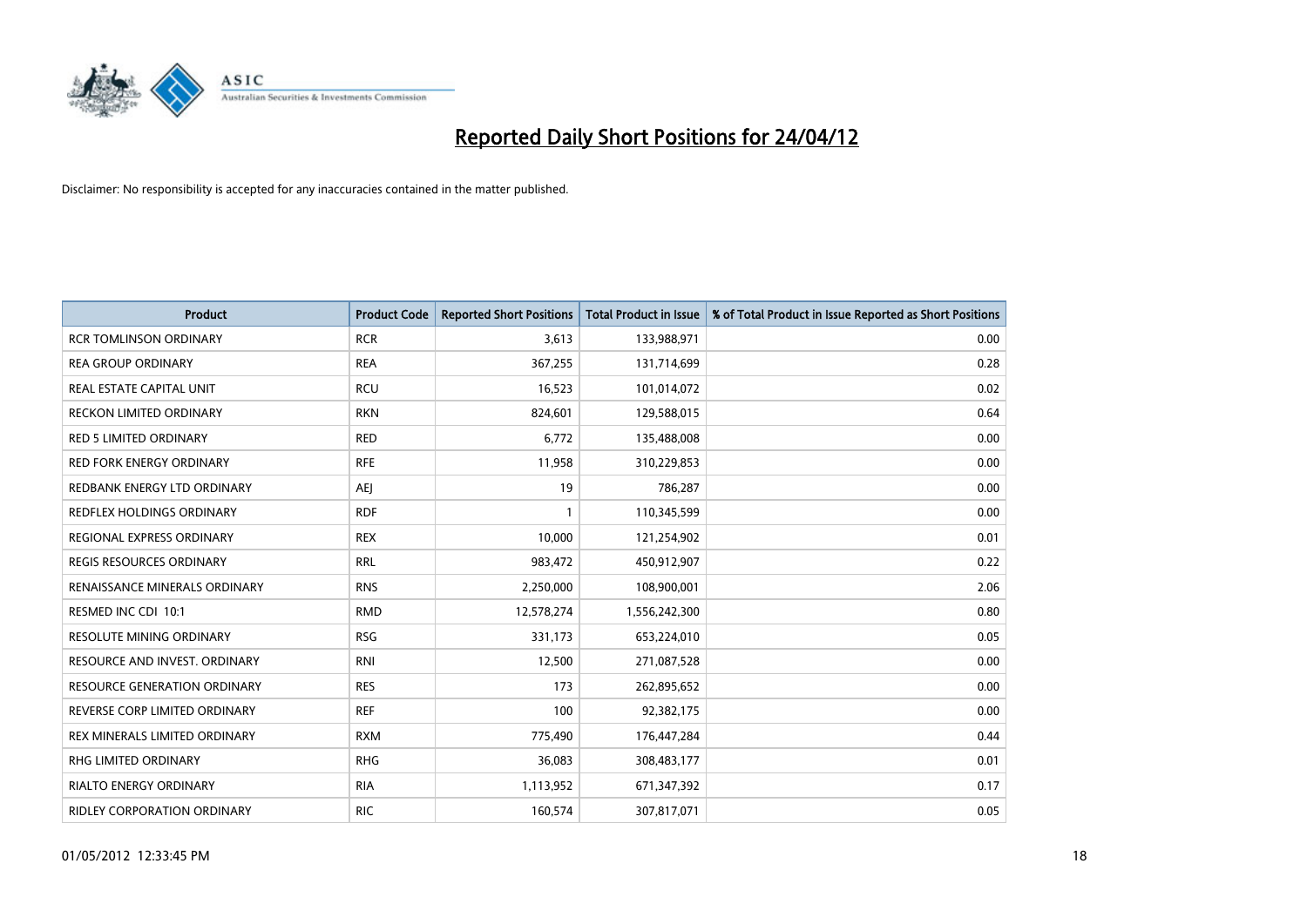

| <b>Product</b>                | <b>Product Code</b> | <b>Reported Short Positions</b> | <b>Total Product in Issue</b> | % of Total Product in Issue Reported as Short Positions |
|-------------------------------|---------------------|---------------------------------|-------------------------------|---------------------------------------------------------|
| RIO TINTO LIMITED ORDINARY    | <b>RIO</b>          | 20,224,501                      | 435,758,720                   | 4.64                                                    |
| ROC OIL COMPANY ORDINARY      | <b>ROC</b>          | 1,700,206                       | 682,506,352                   | 0.25                                                    |
| SAI GLOBAL LIMITED ORDINARY   | SAI                 | 3,324,391                       | 204,354,836                   | 1.63                                                    |
| SALMAT LIMITED ORDINARY       | <b>SLM</b>          | 1,629,740                       | 159,802,174                   | 1.02                                                    |
| SAMSON OIL & GAS LTD ORDINARY | SSN                 | 2,771,108                       | 1,759,875,827                 | 0.16                                                    |
| SANDFIRE RESOURCES ORDINARY   | <b>SFR</b>          | 1,944,795                       | 151,158,635                   | 1.29                                                    |
| <b>SANTOS LTD ORDINARY</b>    | <b>STO</b>          | 6,515,293                       | 952,746,258                   | 0.67                                                    |
| SARACEN MINERAL ORDINARY      | <b>SAR</b>          | 822,847                         | 594,474,340                   | 0.14                                                    |
| SEDGMAN LIMITED ORDINARY      | <b>SDM</b>          | 67,435                          | 214,292,930                   | 0.03                                                    |
| SEEK LIMITED ORDINARY         | <b>SEK</b>          | 11,569,785                      | 337,101,307                   | 3.43                                                    |
| SENEX ENERGY LIMITED ORDINARY | <b>SXY</b>          | 5,215,851                       | 923,847,416                   | 0.54                                                    |
| SERVCORP LIMITED ORDINARY     | SRV                 | 26,183                          | 98,440,807                    | 0.03                                                    |
| SERVICE STREAM ORDINARY       | <b>SSM</b>          | 400                             | 283,418,867                   | 0.00                                                    |
| SEVEN GROUP HOLDINGS ORDINARY | <b>SVW</b>          | 662,452                         | 307,410,281                   | 0.21                                                    |
| SEVEN WEST MEDIA LTD ORDINARY | <b>SWM</b>          | 14,586,848                      | 666,105,054                   | 2.19                                                    |
| SIGMA PHARMACEUTICAL ORDINARY | <b>SIP</b>          | 4,290,704                       | 1,181,236,748                 | 0.38                                                    |
| SIHAYO GOLD LIMITED ORDINARY  | SIH                 | 265,000                         | 705,211,146                   | 0.04                                                    |
| SILEX SYSTEMS ORDINARY        | <b>SLX</b>          | 635,075                         | 170,143,997                   | 0.38                                                    |
| SILVER LAKE RESOURCE ORDINARY | <b>SLR</b>          | 1,815,740                       | 220,264,064                   | 0.83                                                    |
| SIMS METAL MGMT LTD ORDINARY  | SGM                 | 8,489,252                       | 205,856,443                   | 4.11                                                    |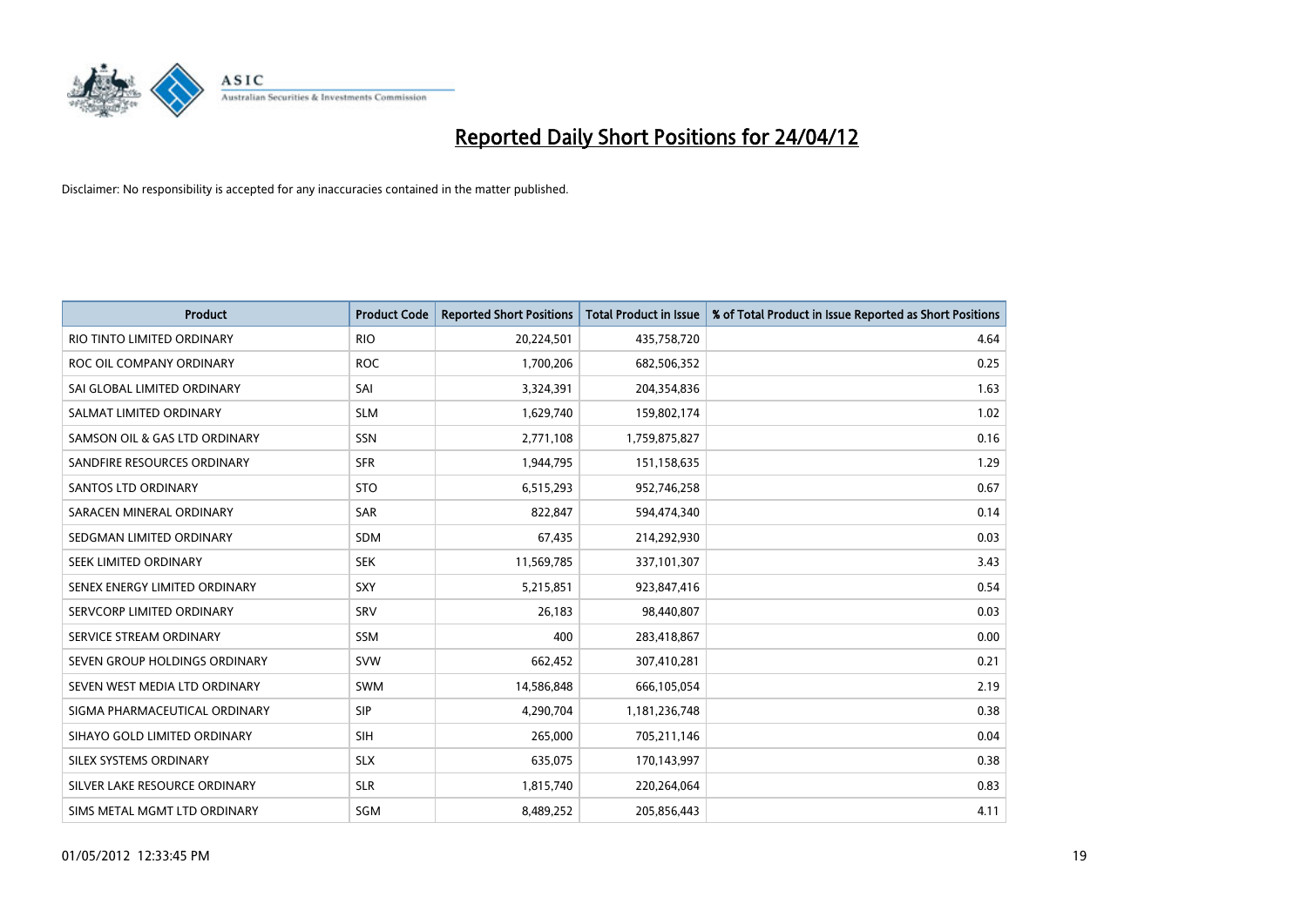

| <b>Product</b>                           | <b>Product Code</b> | <b>Reported Short Positions</b> | <b>Total Product in Issue</b> | % of Total Product in Issue Reported as Short Positions |
|------------------------------------------|---------------------|---------------------------------|-------------------------------|---------------------------------------------------------|
| SINGAPORE TELECOMM. CHESS DEPOSITARY INT | SGT                 | 9,108,804                       | 165,074,137                   | 5.53                                                    |
| SIRTEX MEDICAL ORDINARY                  | <b>SRX</b>          | 5,567                           | 55,768,136                    | 0.01                                                    |
| SKILLED GROUP LTD ORDINARY               | <b>SKE</b>          | 17.177                          | 233,487,276                   | 0.00                                                    |
| SKY CITY ENTERTAIN, ORDINARY             | <b>SKC</b>          | 753,030                         | 576,958,340                   | 0.13                                                    |
| <b>SKY NETWORK ORDINARY</b>              | <b>SKT</b>          | 273,000                         | 389,139,785                   | 0.07                                                    |
| SMS MANAGEMENT, ORDINARY                 | <b>SMX</b>          | 704,740                         | 68,290,180                    | 1.04                                                    |
| SONIC HEALTHCARE ORDINARY                | <b>SHL</b>          | 6,153,127                       | 389,969,875                   | 1.60                                                    |
| SOUL PATTINSON (W.H) ORDINARY            | SOL                 | 11,883                          | 239,395,320                   | 0.00                                                    |
| SOUTH BOULDER MINES ORDINARY             | <b>STB</b>          | 99,576                          | 116,232,826                   | 0.08                                                    |
| SP AUSNET STAPLED SECURITIES             | <b>SPN</b>          | 379,855                         | 2,896,219,682                 | 0.00                                                    |
| SPARK INFRASTRUCTURE STAPLED NOTE & UNIT | SKI                 | 72,283,955                      | 1,326,734,264                 | 5.45                                                    |
| SPDR 200 FUND ETF UNITS                  | <b>STW</b>          | 1,200                           | 51,438,531                    | 0.00                                                    |
| SPECIALTY FASHION ORDINARY               | <b>SFH</b>          | 1,078,569                       | 192,086,121                   | 0.56                                                    |
| SPOTLESS GROUP LTD ORDINARY              | SPT                 | 177,273                         | 265,746,161                   | 0.07                                                    |
| ST BARBARA LIMITED ORDINARY              | <b>SBM</b>          | 8,430,561                       | 325,615,389                   | 2.59                                                    |
| STANMORE COAL LTD ORDINARY               | <b>SMR</b>          | 43,936                          | 160,180,221                   | 0.03                                                    |
| STARPHARMA HOLDINGS ORDINARY             | SPL                 | 1,605,923                       | 280,802,451                   | 0.58                                                    |
| STHN CROSS MEDIA ORDINARY                | <b>SXL</b>          | 4,130,376                       | 704,594,449                   | 0.59                                                    |
| STOCKLAND UNITS/ORD STAPLED              | SGP                 | 18,354,573                      | 2,229,965,810                 | 0.83                                                    |
| STRAITS RES LTD. ORDINARY                | <b>SRO</b>          | 97,512                          | 408,129,474                   | 0.02                                                    |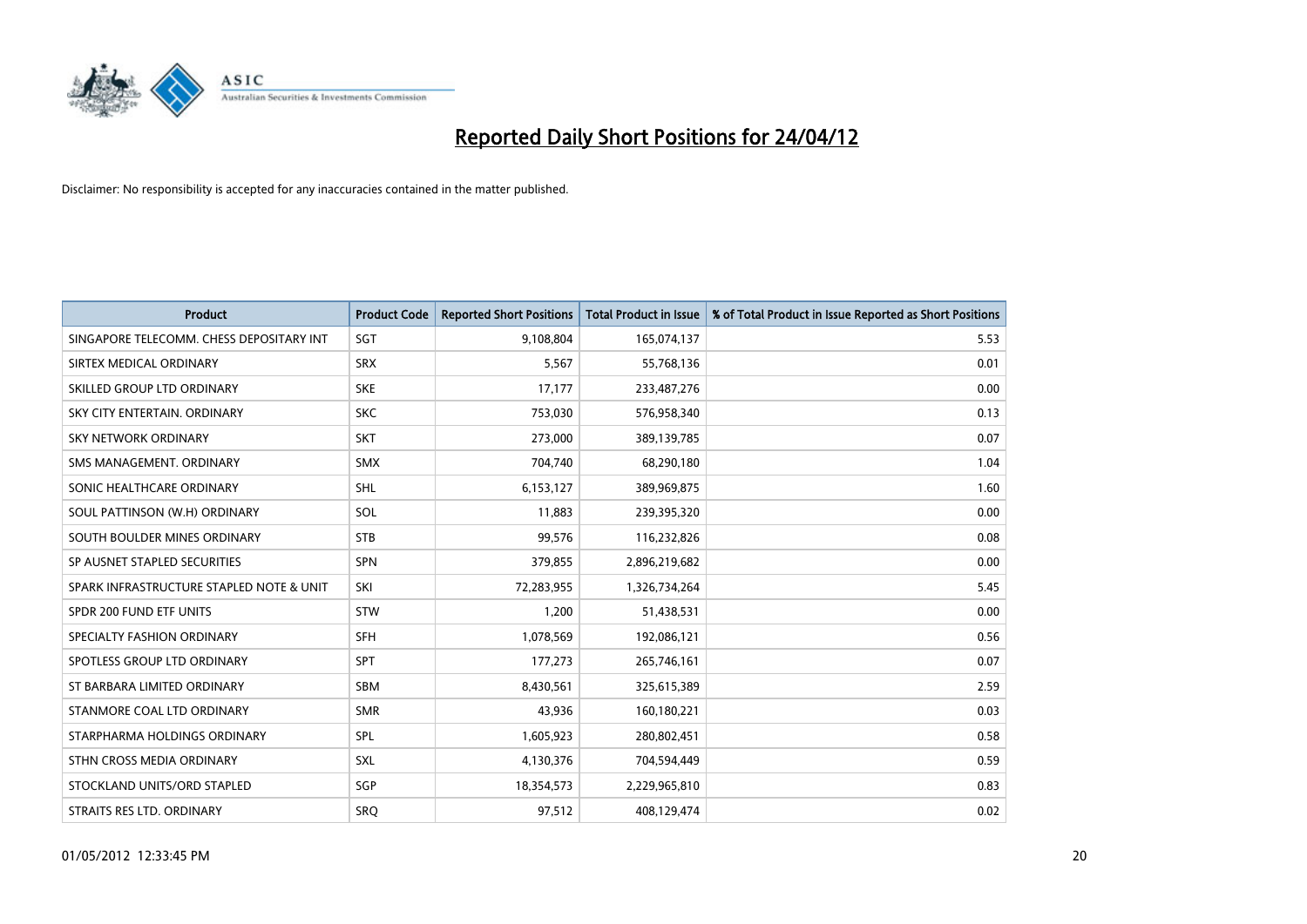

| <b>Product</b>                       | <b>Product Code</b> | <b>Reported Short Positions</b> | <b>Total Product in Issue</b> | % of Total Product in Issue Reported as Short Positions |
|--------------------------------------|---------------------|---------------------------------|-------------------------------|---------------------------------------------------------|
| STRIKE ENERGY LTD ORDINARY           | <b>STX</b>          | 688,463                         | 542,653,495                   | 0.13                                                    |
| STW COMMUNICATIONS ORDINARY          | SGN                 | 30,932                          | 362,798,351                   | 0.00                                                    |
| SUNCORP GROUP LTD ORDINARY           | <b>SUN</b>          | 9,962,140                       | 1,286,600,980                 | 0.75                                                    |
| SUNDANCE ENERGY ORDINARY             | <b>SEA</b>          | 547,800                         | 277,098,474                   | 0.21                                                    |
| SUNDANCE RESOURCES ORDINARY          | <b>SDL</b>          | 6,970,996                       | 2,933,534,505                 | 0.24                                                    |
| SUNLAND GROUP LTD ORDINARY           | <b>SDG</b>          | 94,645                          | 201,578,526                   | 0.05                                                    |
| SUPER RET REP LTD ORDINARY           | SUL                 | 639,557                         | 196,152,971                   | 0.31                                                    |
| SYD AIRPORT STAPLED US PROHIBIT.     | <b>SYD</b>          | 8,232,522                       | 1,861,210,782                 | 0.43                                                    |
| <b>TABCORP HOLDINGS LTD ORDINARY</b> | <b>TAH</b>          | 3,224,573                       | 730,113,969                   | 0.44                                                    |
| TANAMI GOLD NL ORDINARY              | <b>TAM</b>          | 222,353                         | 261,132,677                   | 0.09                                                    |
| TAP OIL LIMITED ORDINARY             | <b>TAP</b>          | 1,134,969                       | 241,295,311                   | 0.48                                                    |
| TASSAL GROUP LIMITED ORDINARY        | <b>TGR</b>          | 47,238                          | 146,304,404                   | 0.02                                                    |
| <b>TATTS GROUP LTD ORDINARY</b>      | <b>TTS</b>          | 8,303,358                       | 1,362,919,733                 | 0.61                                                    |
| TELECOM CORPORATION ORDINARY         | <b>TEL</b>          | 10,938,940                      | 1,930,043,981                 | 0.57                                                    |
| TELSTRA CORPORATION. ORDINARY        | <b>TLS</b>          | 38,544,440                      | 12,443,074,357                | 0.28                                                    |
| TEN NETWORK HOLDINGS ORDINARY        | <b>TEN</b>          | 62,966,882                      | 1,045,236,720                 | 5.99                                                    |
| TERANGA GOLD CORP CDI 1:1            | <b>TGZ</b>          | 193,105                         | 156, 191, 477                 | 0.10                                                    |
| <b>TEXON PETROLEUM LTD ORDINARY</b>  | <b>TXN</b>          | 22,922                          | 245,039,848                   | 0.01                                                    |
| TFS CORPORATION LTD ORDINARY         | <b>TFC</b>          | 57,942                          | 279,621,829                   | 0.02                                                    |
| THAKRAL HOLDINGS GRP ORDINARY/UNIT   | <b>THG</b>          | 2                               | 585,365,014                   | 0.00                                                    |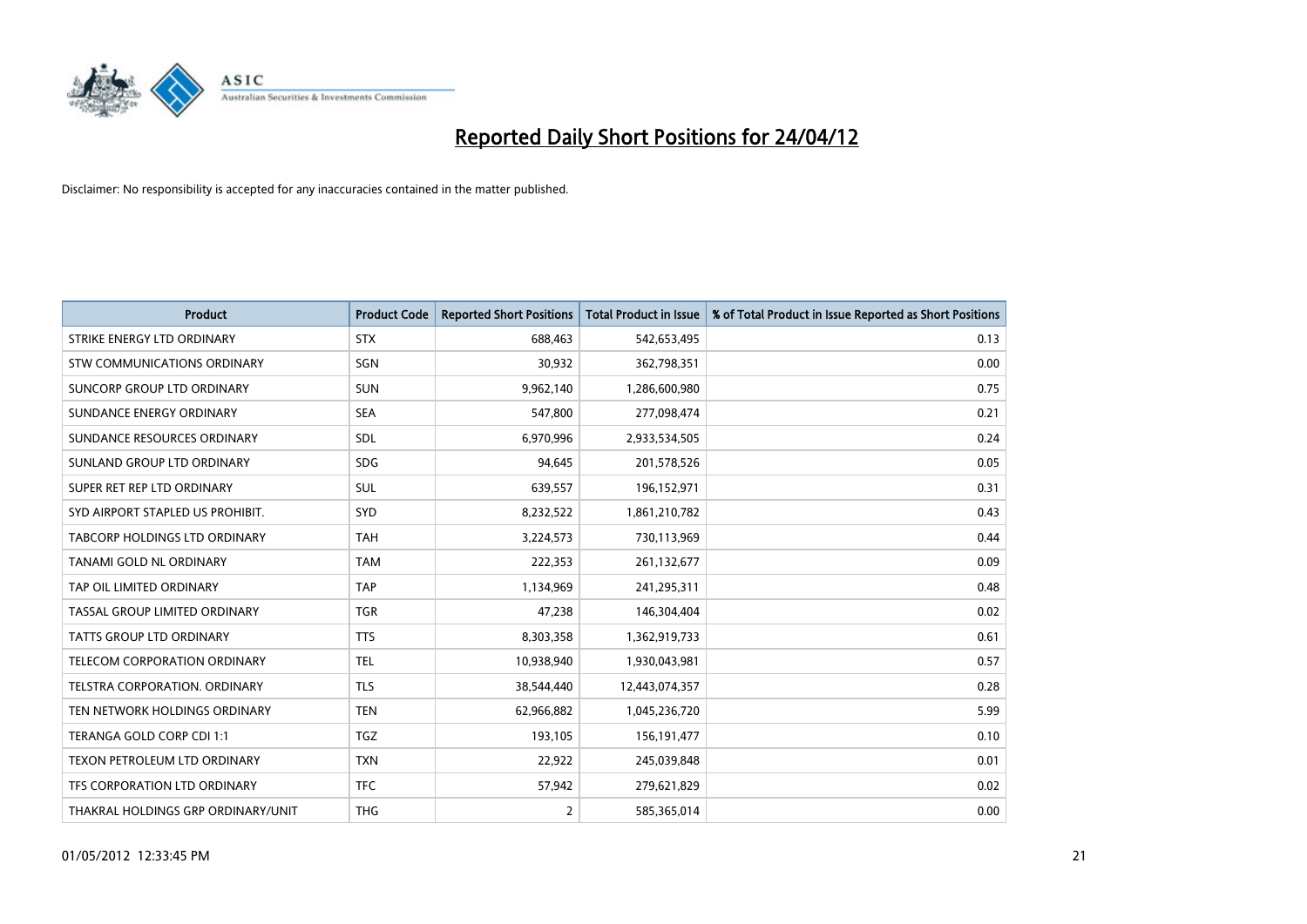

| <b>Product</b>                       | <b>Product Code</b> | <b>Reported Short Positions</b> | <b>Total Product in Issue</b> | % of Total Product in Issue Reported as Short Positions |
|--------------------------------------|---------------------|---------------------------------|-------------------------------|---------------------------------------------------------|
| THE REJECT SHOP ORDINARY             | <b>TRS</b>          | 1,516,664                       | 26,071,170                    | 5.84                                                    |
| THINKSMART LIMITED ORDINARY          | <b>TSM</b>          | 175,000                         | 156,005,431                   | 0.11                                                    |
| THORN GROUP LIMITED ORDINARY         | <b>TGA</b>          | 204,919                         | 146,374,703                   | 0.14                                                    |
| TIGER RESOURCES ORDINARY             | <b>TGS</b>          | 2,682,614                       | 673,470,269                   | 0.38                                                    |
| <b>TISHMAN SPEYER UNITS</b>          | <b>TSO</b>          | 40,786                          | 338,440,904                   | 0.01                                                    |
| TOLL HOLDINGS LTD ORDINARY           | <b>TOL</b>          | 24,712,246                      | 717,133,875                   | 3.43                                                    |
| TOX FREE SOLUTIONS ORDINARY          | <b>TOX</b>          | 17,924                          | 114,668,108                   | 0.01                                                    |
| TPG TELECOM LIMITED ORDINARY         | <b>TPM</b>          | 2,814,812                       | 793,808,141                   | 0.35                                                    |
| <b>TRADE ME GROUP ORDINARY</b>       | <b>TME</b>          | 68,988                          | 395,745,510                   | 0.02                                                    |
| <b>TRANSFIELD SERVICES ORDINARY</b>  | <b>TSE</b>          | 4,255,082                       | 535,175,076                   | 0.80                                                    |
| TRANSPACIFIC INDUST, ORDINARY        | <b>TPI</b>          | 2,219,817                       | 1,578,209,025                 | 0.13                                                    |
| TRANSURBAN GROUP TRIPLE STAPLED SEC. | <b>TCL</b>          | 4,560,411                       | 1,458,321,112                 | 0.28                                                    |
| TREASURY WINE ESTATE ORDINARY        | <b>TWE</b>          | 15,913,995                      | 647,227,144                   | 2.45                                                    |
| TROY RESOURCES LTD ORDINARY          | <b>TRY</b>          | 543,168                         | 89,146,649                    | 0.60                                                    |
| UGL LIMITED ORDINARY                 | UGL                 | 4,666,159                       | 166,315,038                   | 2.80                                                    |
| UNILIFE CORPORATION CDI 6:1          | <b>UNS</b>          | 211,168                         | 262,492,566                   | 0.08                                                    |
| UXC LIMITED ORDINARY                 | <b>UXC</b>          | 505,960                         | 305,034,291                   | 0.17                                                    |
| VENTURE MINERALS ORDINARY            | <b>VMS</b>          | 246,222                         | 232,468,592                   | 0.10                                                    |
| VICTORY WEST METALS ORDINARY         | <b>VWM</b>          | 10,200                          | 173,577,677                   | 0.01                                                    |
| VIRGIN AUS HLDG LTD ORDINARY         | <b>VAH</b>          | 2,396,166                       | 2,210,197,600                 | 0.10                                                    |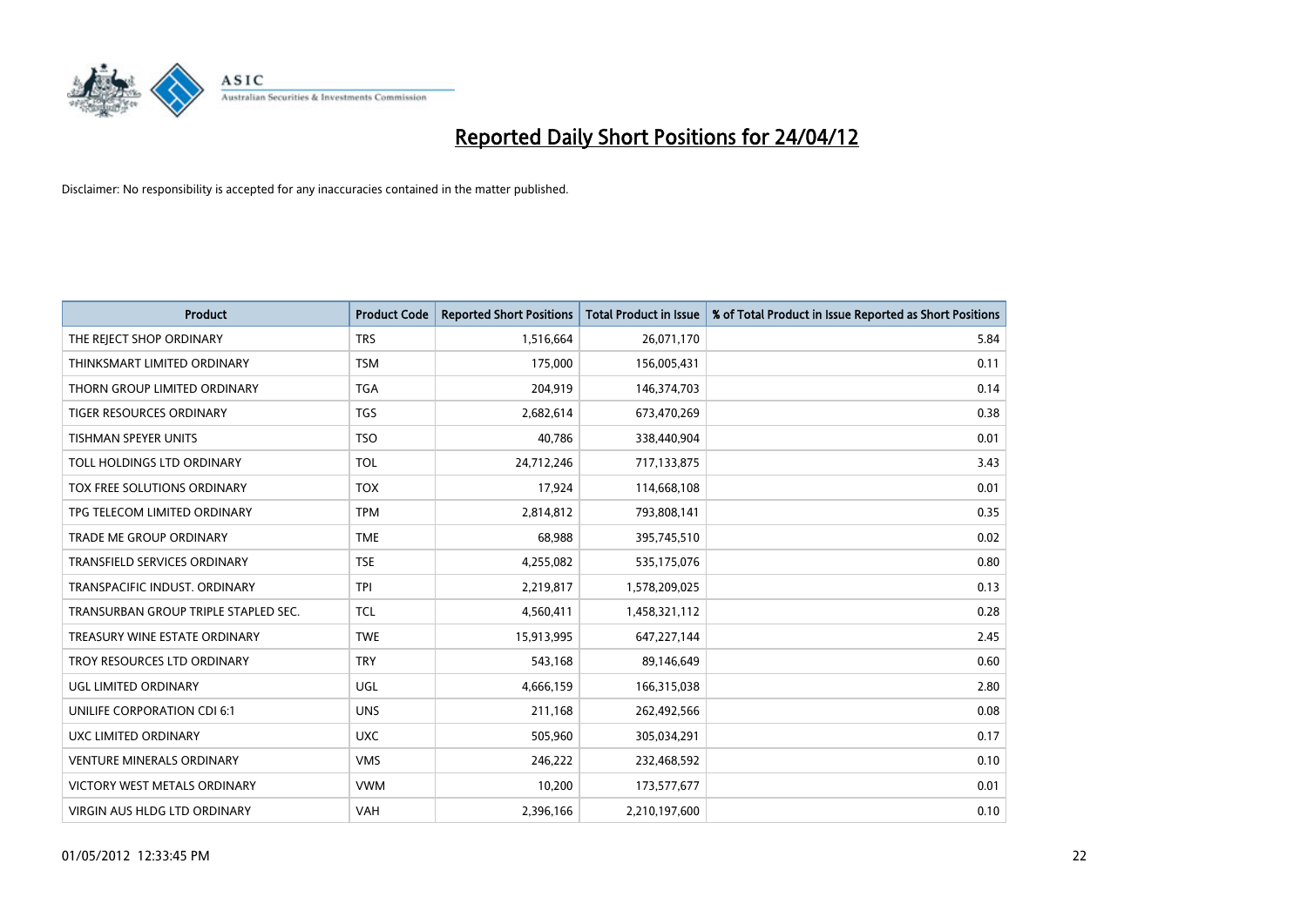

| <b>Product</b>                         | <b>Product Code</b> | <b>Reported Short Positions</b> | <b>Total Product in Issue</b> | % of Total Product in Issue Reported as Short Positions |
|----------------------------------------|---------------------|---------------------------------|-------------------------------|---------------------------------------------------------|
| VNGD US TOTAL MARKET CDI 1:1           | <b>VTS</b>          | 1,661                           | 912,993                       | 0.18                                                    |
| WAH NAM INT HLDG LTD ORDINARY          | <b>WNI</b>          | 41,310                          | 6,525,399,285                 | 0.00                                                    |
| <b>WATPAC LIMITED ORDINARY</b>         | <b>WTP</b>          | 58,055                          | 184,332,526                   | 0.02                                                    |
| <b>WDS LIMITED ORDINARY</b>            | <b>WDS</b>          | $\overline{7}$                  | 144,740,614                   | 0.00                                                    |
| WEBIET LIMITED ORDINARY                | <b>WEB</b>          | 9,058                           | 72,348,080                    | 0.01                                                    |
| <b>WESFARMERS LIMITED ORDINARY</b>     | <b>WES</b>          | 30,622,029                      | 1,006,488,115                 | 3.02                                                    |
| WESFARMERS LIMITED PARTIALLY PROTECTED | <b>WESN</b>         | 52,596                          | 150,584,047                   | 0.03                                                    |
| WESTERN AREAS NL ORDINARY              | <b>WSA</b>          | 5,473,211                       | 179,735,899                   | 3.04                                                    |
| WESTFIELD GROUP ORD/UNIT STAPLED SEC   | <b>WDC</b>          | 12,647,791                      | 2,300,929,460                 | 0.55                                                    |
| WESTFIELD RETAIL TST UNIT STAPLED      | <b>WRT</b>          | 54,836,688                      | 3,054,166,195                 | 1.79                                                    |
| WESTPAC BANKING CORP ORDINARY          | <b>WBC</b>          | 59,767,241                      | 3,054,173,608                 | 1.92                                                    |
| WHITE ENERGY COMPANY ORDINARY          | <b>WEC</b>          | 1,881,626                       | 322,974,494                   | 0.57                                                    |
| WHITEHAVEN COAL DEF EX AZT             | <b>WHCN</b>         | 762,371                         | 386,973,367                   | 0.20                                                    |
| WHITEHAVEN COAL ORDINARY               | <b>WHC</b>          | 34,682,962                      | 502,668,417                   | 6.87                                                    |
| WHK GROUP LIMITED ORDINARY             | <b>WHG</b>          | 801                             | 265,200,652                   | 0.00                                                    |
| WHL ENERGY LIMITED ORDINARY            | <b>WHN</b>          | 9,090,910                       | 1,407,038,386                 | 0.64                                                    |
| <b>WILDHORSE ENERGY ORDINARY</b>       | <b>WHE</b>          | 26,413                          | 281,805,997                   | 0.01                                                    |
| WINDIMURRA VANADIUM ORDINARY           | <b>WVL</b>          | 163,685                         | 154,278,674                   | 0.11                                                    |
| WOODSIDE PETROLEUM ORDINARY            | <b>WPL</b>          | 4,235,754                       | 823,910,657                   | 0.51                                                    |
| WOOLWORTHS LIMITED ORDINARY            | <b>WOW</b>          | 6,067,922                       | 1,226,894,810                 | 0.45                                                    |